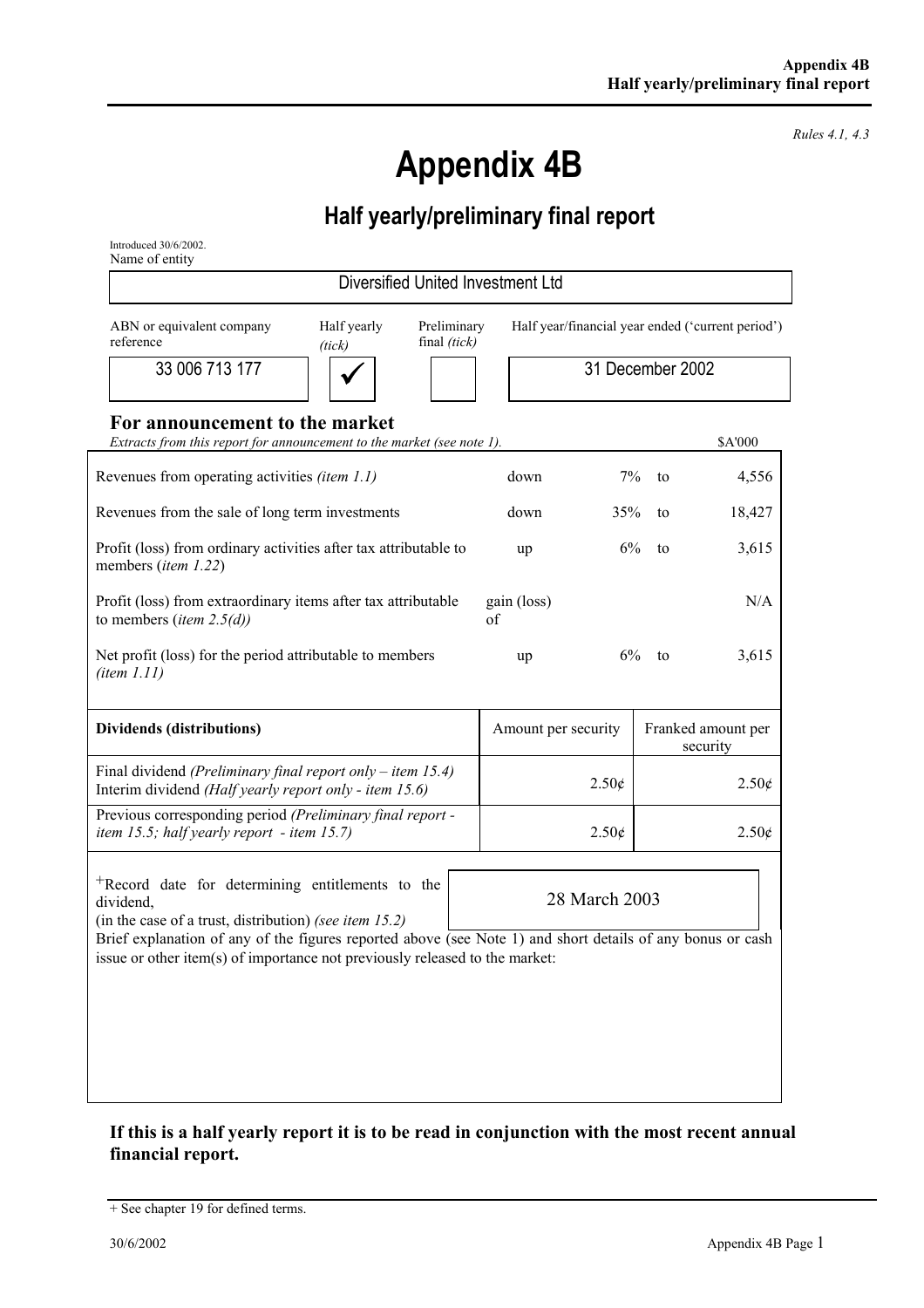# **Consolidated statement of financial performance**

|      |                                                                                               | Current period -<br>\$A'000 | Previous corresponding<br>period - \$A'000 |
|------|-----------------------------------------------------------------------------------------------|-----------------------------|--------------------------------------------|
|      |                                                                                               |                             |                                            |
| 1.1  | Revenues from operating activities (see items 1.23<br>$-1.25$                                 | 4,556                       | 4,912                                      |
|      | Revenues from the sale of long term investments                                               | 18,427                      | 28,485                                     |
| 1.2  | Expenses from ordinary activities (see items 1.26)<br>& 1.27)                                 | 18,750                      | 29,163                                     |
| 1.3  | Borrowing costs                                                                               | 673                         | 738                                        |
| 1.4  | Share of net profits (losses) of associates and joint<br>venture entities (see item 16.7)     |                             |                                            |
| 1.5  | Profit (loss) from ordinary activities before tax                                             | 3,560                       | 3,496                                      |
| 1.6  | Income tax on ordinary activities (see note 4)                                                | (55)                        | 94                                         |
|      |                                                                                               |                             |                                            |
| 1.7  | Profit (loss) from ordinary activities after tax                                              | 3,615                       | 3,402                                      |
| 1.8  | Profit (loss) from extraordinary items after tax<br>(see item $2.5$ )                         |                             |                                            |
|      |                                                                                               | 3,615                       | 3,402                                      |
| 1.9  | Net profit (loss)<br>Net profit (loss) attributable to outside $+$ equity                     |                             |                                            |
| 1.10 | interests                                                                                     |                             |                                            |
|      | Net profit (loss) for the period attributable to                                              |                             |                                            |
| 1.11 | members                                                                                       | 3,615                       | 3,402                                      |
|      | Non-owner transaction changes in equity                                                       |                             |                                            |
| 1.12 | Increase (decrease) in revaluation and investment                                             | (22, 432)                   | 69,789                                     |
| 1.13 | fluctuation reserves<br>Net exchange differences recognised in equity                         |                             |                                            |
| 1.14 | Other revenue, expense and initial adjustments                                                |                             |                                            |
|      | recognised directly in equity                                                                 |                             |                                            |
|      | Increase in retained earnings arising from the sale<br>of non-current assets (net of tax)     | 2,695                       | 11,210                                     |
| 1.15 | Initial<br>adjustments<br>transitional<br>from<br><b>UIG</b>                                  |                             |                                            |
|      | provisions                                                                                    |                             |                                            |
| 1.16 | Total transactions and adjustments recognised<br>directly in equity (items $1.12$ to $1.15$ ) |                             |                                            |
|      |                                                                                               | (16, 122)                   | 84,401                                     |
| 1.17 | Total changes in equity not resulting from<br>transactions with owners as owners              |                             |                                            |
|      |                                                                                               | (16, 122)                   | 84,401                                     |
|      |                                                                                               |                             |                                            |

| <b>Earnings per security (EPS)</b> | Current period | Previous<br>corresponding<br>Period |
|------------------------------------|----------------|-------------------------------------|
| 1.18<br>Basic EPS                  | 3.7 cents      | 3.5 cents                           |
| Diluted EPS<br>119                 |                |                                     |

<sup>+</sup> See chapter 19 for defined terms.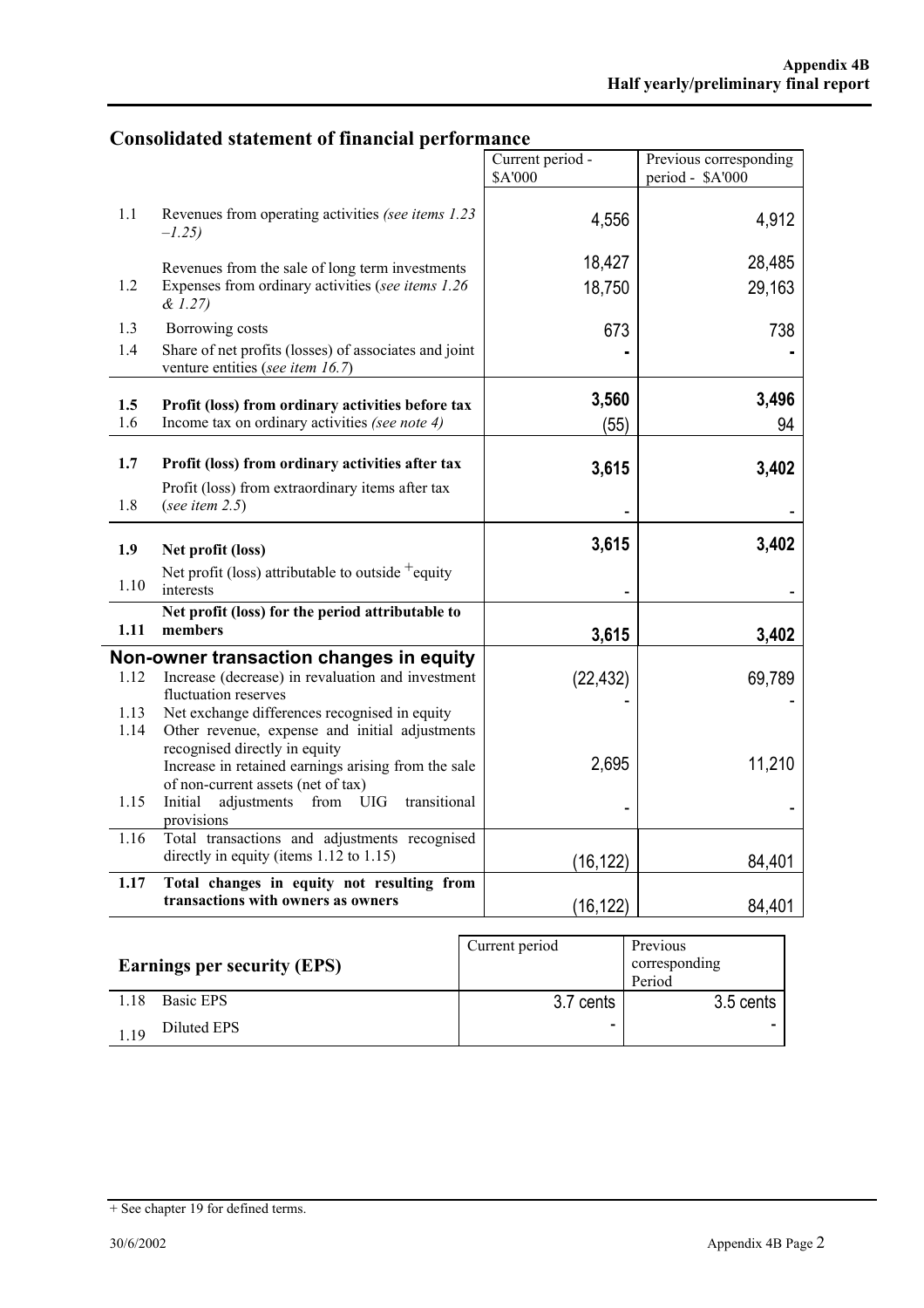### **Notes to the consolidated statement of financial performance**

|      |                                                  | Current       | period<br>$\overline{\phantom{a}}$ | Previous               |
|------|--------------------------------------------------|---------------|------------------------------------|------------------------|
|      |                                                  | <b>SA'000</b> |                                    | corresponding period - |
|      |                                                  |               |                                    | <b>SA'000</b>          |
| 1.20 | Profit (loss) from ordinary activities after tax |               |                                    |                        |
|      | $(i$ tem 1.7)                                    |               | 3,615                              | 3,402                  |
|      |                                                  |               |                                    |                        |
|      | Less (plus) outside $+$ equity interests         |               |                                    |                        |
| 1.22 | Profit (loss) from ordinary activities after     |               | 3,615                              | 3,402                  |
|      | tax, attributable to members                     |               |                                    |                        |

#### **Profit (loss) from ordinary activities attributable to members**

# **Revenue and expenses from ordinary activities**

*(see note 15)* 

| $1266$ line $127$ |                                                                                                                                                                                          | Current<br>period<br>\$A'000 | Previous<br>corresponding period -<br>\$A'000 |
|-------------------|------------------------------------------------------------------------------------------------------------------------------------------------------------------------------------------|------------------------------|-----------------------------------------------|
| 1.23              | Revenue from sales or services                                                                                                                                                           |                              |                                               |
| 1.24              | Interest revenue                                                                                                                                                                         | 114                          | 258                                           |
| 1.25              | Other relevant revenue<br><b>From operating activities</b><br>Dividends and Trust distributions received or<br>due and receivable<br>Revenue from trading portfolio and options<br>Other | 4,878<br>(436)               | 3,996<br>676<br>(18)                          |
|                   | From other than operating activities<br>Gross proceeds from sale of long term<br>investments                                                                                             | 18,427                       | 28,485                                        |
| 1.26              | Details of relevant expenses<br><b>Borrowing Costs:</b><br>Interest paid to other parties<br>$\bullet$<br>Other paid to other parties                                                    | 659<br>14                    | 725<br>13                                     |
|                   | Provision for directors' retirement benefits<br>Operating expenses                                                                                                                       | 40<br>272                    | 209                                           |
|                   | Carrying value of investments sold - Trading<br><b>Stock</b>                                                                                                                             | 11                           | 469                                           |
|                   | Carrying value of investments sold - Long<br>Term Investments                                                                                                                            | 18,427                       | 28,485                                        |
| 1.27              | and<br>amortisation<br>Depreciation<br>excluding<br>amortisation of intangibles (see item 2.3)                                                                                           |                              |                                               |
| 1.28<br>1.29      | <b>Capitalised outlays</b><br>Interest costs capitalised in asset values<br>Outlays capitalised in intangibles (unless                                                                   | 583                          | 575                                           |
|                   | arising from an $^+$ acquisition of a business)                                                                                                                                          |                              |                                               |

<sup>+</sup> See chapter 19 for defined terms.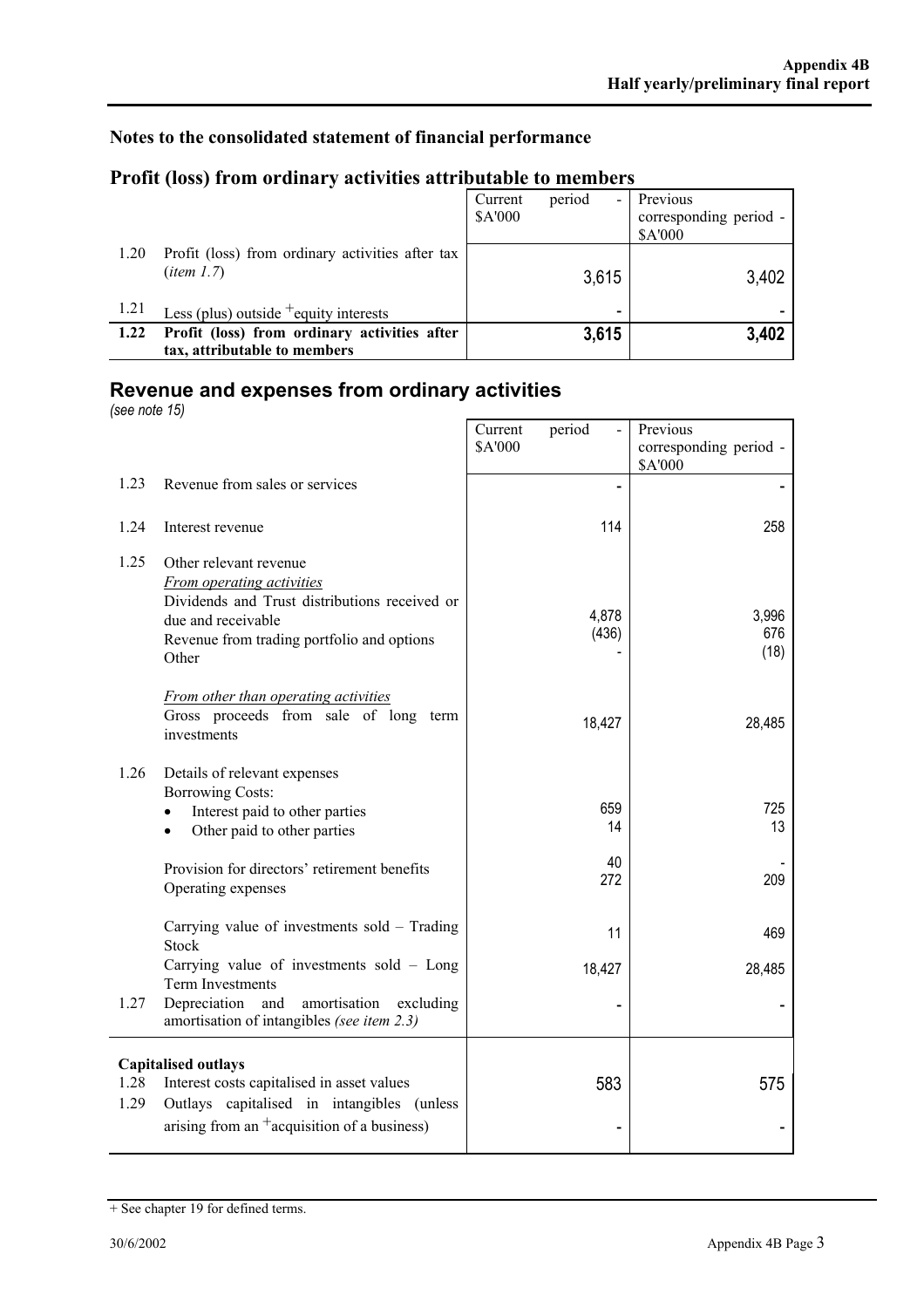| 1.35 | Retained profits (accumulated losses) at end                                      | 32,912                      | 30,367                                     |
|------|-----------------------------------------------------------------------------------|-----------------------------|--------------------------------------------|
| 1.34 | Dividends and other equity distributions paid<br>or payable                       | (3,940)                     |                                            |
| 1.33 | Net effect of changes in accounting policies                                      |                             |                                            |
| 1.32 | Net transfers from (to) reserves <i>(details if</i><br>material)                  | 2,695                       | 11,210                                     |
| 1.31 | Net profit (loss) attributable to members ( <i>item</i><br>1.11)                  | 3,615                       | 3,402                                      |
| 1.30 | Retained profits (accumulated losses) at the<br>beginning of the financial period | 30,542                      | 15,755                                     |
|      |                                                                                   | Current period -<br>\$A'000 | Previous corresponding<br>period - \$A'000 |

### **Consolidated retained profits**

#### **Intangible and extraordinary items**

|                  |                                      | Consolidated - current period |             |            |                 |
|------------------|--------------------------------------|-------------------------------|-------------|------------|-----------------|
|                  |                                      | Before tax                    | Related tax | Related    | Amount (after   |
|                  |                                      | <b>SA'000</b>                 | \$A'000     | outside    | $\tan$ )        |
|                  |                                      |                               |             | $+$ equity | attributable to |
|                  |                                      |                               |             | interests  | members         |
|                  |                                      | (a)                           | (b)         | \$A'000    | \$A'000         |
|                  |                                      |                               |             |            | (d)             |
|                  |                                      |                               |             | (c)        |                 |
| 2.1              | Amortisation of goodwill             |                               |             |            |                 |
| 2.2              | Amortisation of other<br>intangibles |                               |             |            |                 |
|                  | <b>Total amortisation of</b>         |                               |             |            |                 |
| 2.3              | intangibles                          | N/A                           | N/A         | N/A        | N/A             |
| 2.4              | Extraordinary<br>items<br>(details)  |                               |             |            |                 |
| $2.5\phantom{0}$ | <b>Total extraordinary items</b>     | N/A                           | N/A         | N/A        | N/A             |

#### **Comparison of half year profits**

*(Preliminary final report only)*

- 3.1 Consolidated profit (loss) from ordinary activities after tax attributable to members reported for the *1st* half year (item 1.22 in the half yearly report)
- 3.2 Consolidated profit (loss) from ordinary activities after tax attributable to members for the *2nd* half year

| Current year - \$A'000 | Previous year - \$A'000 |
|------------------------|-------------------------|
|                        |                         |
| N/A                    | N/A                     |
| ٠<br>N/A               | N/A                     |

<sup>+</sup> See chapter 19 for defined terms.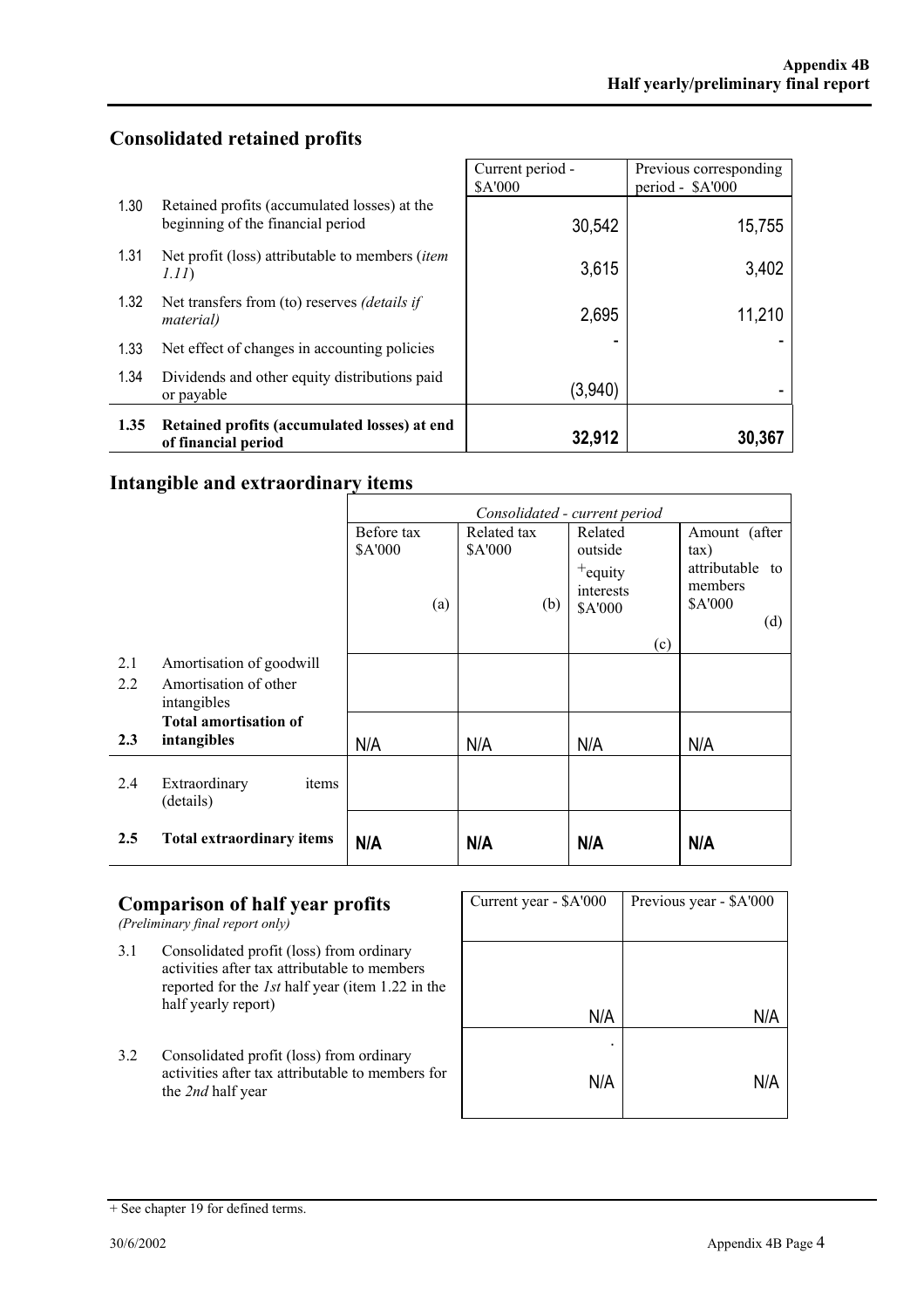|      | <b>Condensed consolidated statement of</b>                                           | end<br>At<br>of<br>current period | As shown in last<br>annual report | As in last half<br>yearly report |
|------|--------------------------------------------------------------------------------------|-----------------------------------|-----------------------------------|----------------------------------|
|      | financial position                                                                   | \$A'000                           | <b>\$A'000</b>                    | \$A'000                          |
|      | <b>Current assets</b>                                                                |                                   |                                   |                                  |
| 4.1  | Cash                                                                                 | 2,010                             | 301                               | 3,711                            |
| 4.2  | Receivables                                                                          | 637                               | 1,335                             | 600                              |
| 4.3  | Investments                                                                          | 3,503                             | 4,068                             | 5,749                            |
| 4.4  | Inventories                                                                          |                                   |                                   |                                  |
| 4.5  | Tax assets                                                                           |                                   |                                   |                                  |
| 4.6  | Other (Pre-paid Interest)                                                            | 583                               | 1,094                             | 575                              |
|      |                                                                                      |                                   |                                   |                                  |
| 4.7  | <b>Total current assets</b>                                                          | 6,733                             | 6,798                             | 10,635                           |
|      | <b>Non-current assets</b>                                                            |                                   |                                   |                                  |
| 4.8  | Receivables                                                                          |                                   |                                   |                                  |
| 4.9  | Investments (equity accounted)                                                       |                                   |                                   |                                  |
| 4.10 | Other investments                                                                    | 195,952                           | 214,669                           | 220,508                          |
| 4.11 | Inventories                                                                          |                                   |                                   |                                  |
| 4.12 | Exploration and evaluation expenditure<br>capitalised (see para .71 of AASB<br>1022) |                                   |                                   |                                  |
| 4.13 | $(^+$ mining<br>Development<br>properties<br>entities)                               |                                   |                                   |                                  |
| 4.14 | Other property, plant and equipment<br>(net)                                         |                                   |                                   |                                  |
| 4.15 | Intangibles (net)                                                                    |                                   |                                   |                                  |
| 4.16 | Tax assets                                                                           | 153                               | 139                               | 121                              |
| 4.17 | Other (provide details if material)                                                  |                                   |                                   |                                  |
| 4.18 | <b>Total non-current assets</b>                                                      | 196,105                           | 214,808                           | 220,629                          |
| 4.19 | <b>Total assets</b>                                                                  | 202,838                           | 221,606                           | 231,264                          |
|      | <b>Current liabilities</b>                                                           |                                   |                                   |                                  |
| 4.20 | Payables                                                                             | 192                               | 112                               | 192                              |
| 4.21 | Interest bearing liabilities                                                         | 25,000                            | 25,407                            | 25,000                           |
| 4.22 | Tax liabilities                                                                      | 762                               | 196                               | 724                              |
| 4.23 | Provisions exc. tax liabilities                                                      |                                   |                                   |                                  |
| 4.24 | Other (provide details if material)                                                  | 54                                |                                   | 109                              |
| 4.25 | <b>Total current liabilities</b>                                                     | 26,008                            | 25,715                            | 26,025                           |
|      | <b>Non-current liabilities</b>                                                       |                                   |                                   |                                  |
| 4.26 | Payables                                                                             |                                   |                                   |                                  |
| 4.27 | Interest bearing liabilities                                                         |                                   |                                   |                                  |
| 4.28 | Tax liabilities                                                                      | 389                               | 385                               | 315                              |
| 4.29 | Provisions exc. tax liabilities                                                      | 490                               | 450                               | 392                              |
| 4.30 | Other (provide details if material)                                                  |                                   |                                   |                                  |
| 4.31 | <b>Total non-current liabilities</b>                                                 | 879                               | 835                               | 707                              |

<sup>+</sup> See chapter 19 for defined terms.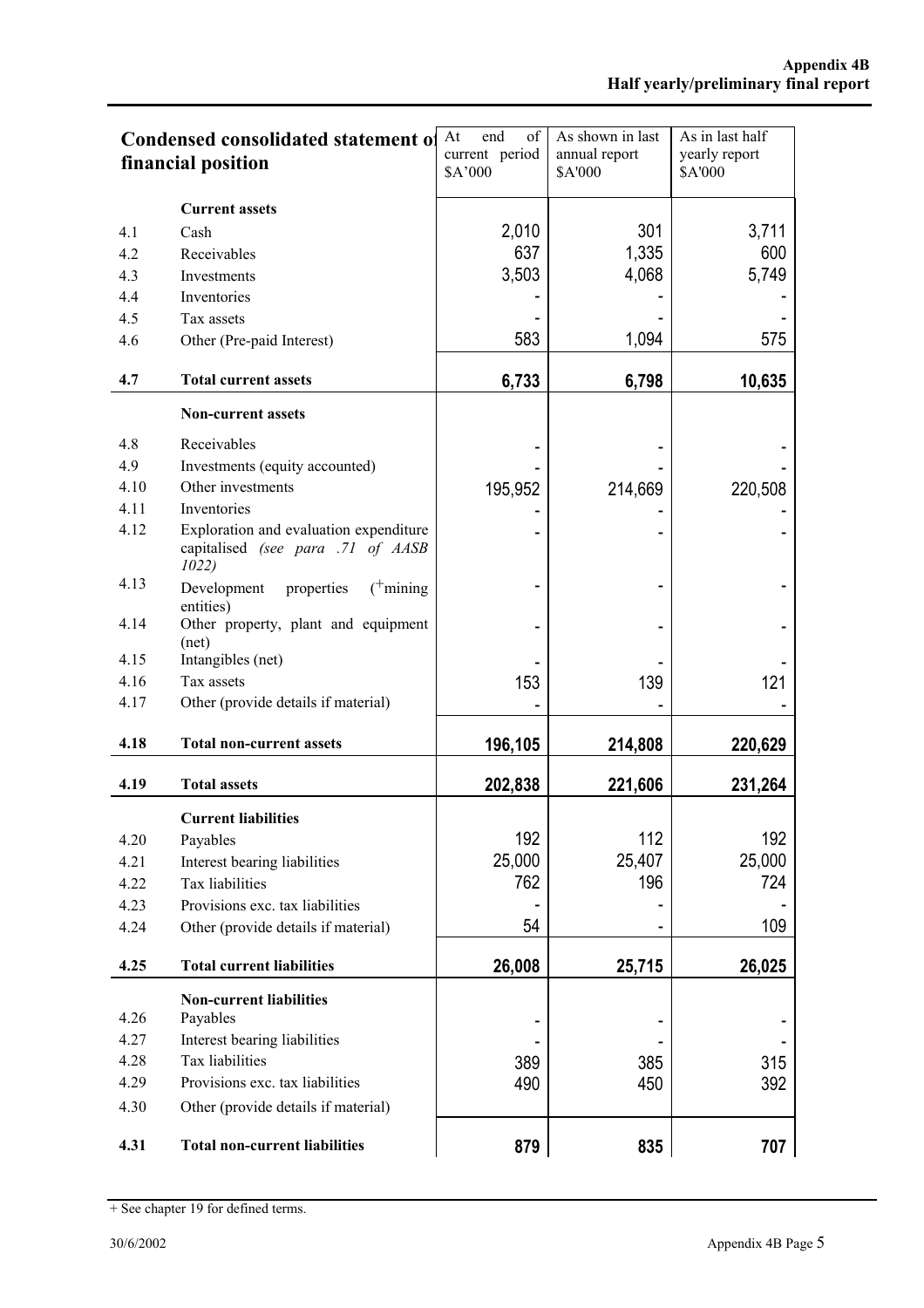| 4.32 | <b>Total liabilities</b>                                      | 26,887  | 26,550  | 26,732  |
|------|---------------------------------------------------------------|---------|---------|---------|
| 4.33 | <b>Net assets</b>                                             | 175,951 | 195,056 | 204,532 |
|      | <b>Equity</b>                                                 |         |         |         |
| 4.34 | Capital/contributed equity                                    | 106,740 | 105,783 | 104,376 |
| 4.35 | Reserves                                                      | 36,299  | 58,731  | 69,789  |
| 4.36 | Retained profits (accumulated losses)                         | 32,912  | 30,542  | 30,367  |
| 4.37 | <b>Equity attributable to members of the</b><br>parent entity | 175,951 | 195,056 | 204,532 |
| 4.38 | Outside <sup>+</sup> equity interests in controlled           |         |         |         |
|      | entities                                                      |         |         |         |
| 4.39 | <b>Total equity</b>                                           | 175,951 | 195,056 | 204,532 |
| 4.40 | Preference capital included as part of<br>4.37                |         | ۰       |         |

#### **Consolidated statement of financial position continued**

#### **Notes to the condensed consolidated statement of financial position Exploration and evaluation expenditure capitalised**

*(To be completed only by entities with mining interests if amounts are material. Include all expenditure incurred.)* 

| 5.1 | Opening balance |
|-----|-----------------|
|     |                 |

Properties

- 5.2 Expenditure incurred during current period
- 5.3 Expenditure written off during current period

**consolidated balance sheet** (*item 4.12)*

5.4 Acquisitions, disposals, revaluation increments, etc. 5.5 Expenditure transferred to Development

**5.6 Closing balance as shown in the** 

| Current period \$A'000 | Previous<br>corresponding period -<br>\$A'000 |
|------------------------|-----------------------------------------------|
|                        |                                               |
|                        |                                               |
| N/A                    | N/A                                           |

#### **Development properties**

*(To be completed only by entities with mining interests if amounts are material)* 

- 6.1 Opening balance
- 6.2 Expenditure incurred during current period
- 6.3 Expenditure transferred from exploration and evaluation
- 6.4 Expenditure written off during current period
- 6.5 Acquisitions, disposals, revaluation increments, etc.
- 6.6 Expenditure transferred to mine properties
- **6.7 Closing balance as shown in the consolidated balance sheet** *(item 4.13)*

|                        | Period - \$A'000       |
|------------------------|------------------------|
| Current period \$A'000 | Previous corresponding |

 $+$  See chapter 19 for defined terms.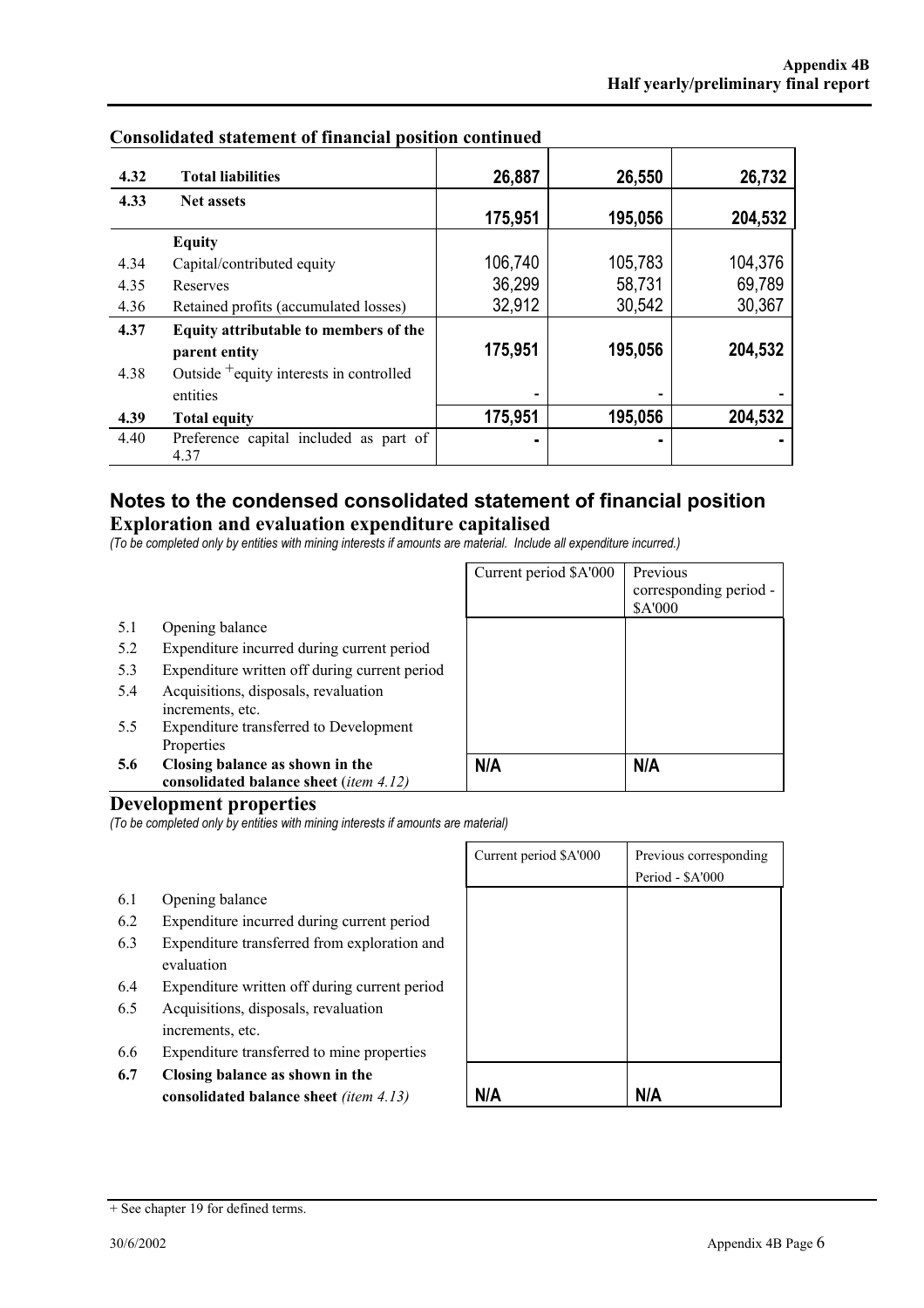# **Consolidated statement of cash flows**

|      |                                                                            | Current period<br>\$A'000 | Previous<br>corresponding period<br>$-$ \$A'000 |
|------|----------------------------------------------------------------------------|---------------------------|-------------------------------------------------|
|      | Cash flows related to operating activities                                 |                           |                                                 |
| 7.1  | Receipts from customers                                                    |                           |                                                 |
| 7.2  | Payments to suppliers and employees                                        | (187)                     | (249)                                           |
| 7.3  | Dividends received from associates                                         |                           |                                                 |
| 7.4  | Other dividends received                                                   | 5,456                     | 4,482                                           |
| 7.5  | Interest and other items of similar nature<br>received                     | 117                       | 259                                             |
| 7.6  | Interest and other costs of finance paid                                   | (104)                     | (19)                                            |
| 7.7  | Income taxes paid                                                          | (239)                     | (733)                                           |
| 7.8  | Other (provide details if material)                                        | 120                       | 604                                             |
|      | Proceeds from the trading portfolio                                        |                           | (1, 475)                                        |
|      | Payments for the trading portfolio<br>Other                                |                           |                                                 |
|      |                                                                            |                           |                                                 |
| 7.9  | Net operating cash flows                                                   | 5,163                     | 2,869                                           |
|      | Cash flows related to investing activities                                 |                           |                                                 |
| 7.10 | Payment for purchases of property, plant and<br>equipment                  |                           |                                                 |
| 7.11 | Proceeds from sale of property, plant and<br>equipment                     |                           |                                                 |
| 7.12 | Payment for purchases of equity investments                                | (6, 350)                  | (19, 887)                                       |
| 7.13 | Proceeds from sale of equity investments                                   | 6,285                     | 9,676                                           |
| 7.14 | Loans to other entities                                                    |                           |                                                 |
| 7.15 | Loans repaid by other entities                                             |                           |                                                 |
| 7.16 | Other (provide details if material)                                        |                           |                                                 |
|      | Net Payments/(receipts) for Bank bills                                     |                           |                                                 |
| 7.17 | Net investing cash flows                                                   | (65)                      | (10,211)                                        |
|      | Cash flows related to financing activities                                 |                           |                                                 |
| 7.18 | Proceeds from issues of <sup>+</sup> securities (shares,<br>options, etc.) |                           |                                                 |
| 7.19 | Proceeds from borrowings                                                   |                           |                                                 |
| 7.20 | Repayment of borrowings                                                    |                           |                                                 |
| 7.21 | Dividends paid                                                             | (2,982)                   |                                                 |
| 7.22 | Other (provide details if material)                                        |                           |                                                 |
| 7.23 | Net financing cash flows                                                   | (2,982)                   |                                                 |
| 7.24 | Net increase (decrease) in cash held                                       | 2,116                     | (7, 342)                                        |
| 7.25 | Cash at beginning of period<br>(see Reconciliation of cash)                | (106)                     | 11,053                                          |
| 7.26 | Exchange rate adjustments to item 7.25.                                    |                           |                                                 |
| 7.27 | Cash at end of period<br>(see Reconciliation of cash)                      | 2,010                     | 3,711                                           |

<sup>+</sup> See chapter 19 for defined terms.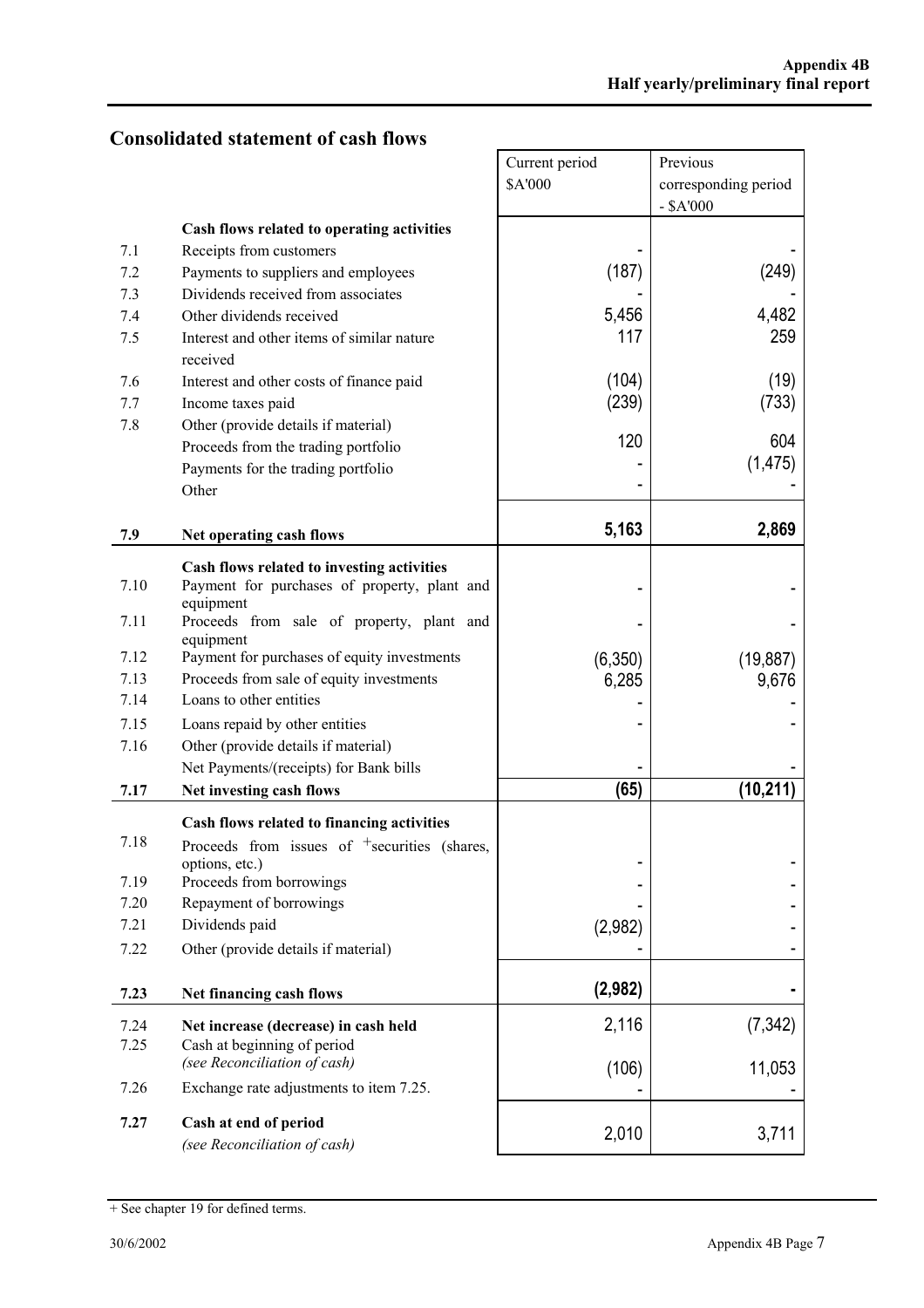### **Non-cash financing and investing activities**

Details of financing and investing transactions which have had a material effect on consolidated assets and liabilities but did not involve cash flows are as follows. *( If an amount is quantified, show comparative amount.)* 

#### **Reconciliation of cash**

| Reconciliation of cash at the end of the period (as<br>shown in the consolidated statement of cash flows) to<br>the related items in the accounts is as follows. |                                                       | Current period \$A'000 | Previous<br>corresponding<br>Period - \$A'000 |
|------------------------------------------------------------------------------------------------------------------------------------------------------------------|-------------------------------------------------------|------------------------|-----------------------------------------------|
| 8.1                                                                                                                                                              | Cash on hand and at bank                              | 67                     |                                               |
|                                                                                                                                                                  |                                                       | 1,943                  | 3,667                                         |
| 8.2                                                                                                                                                              | Deposits at call                                      |                        |                                               |
| 8.3                                                                                                                                                              | Bank overdraft                                        |                        |                                               |
| 8.4                                                                                                                                                              | Other (provide details)                               | -                      |                                               |
| 8.5                                                                                                                                                              | <b>Total cash at end of period</b> <i>(item 7.27)</i> | 2,010                  | 3,711                                         |

# **Other notes to the condensed financial statements**

| <b>Ratios</b> |                                                                                                                                                                                                                                                                       | Current period | Previous<br>corresponding<br>Period |
|---------------|-----------------------------------------------------------------------------------------------------------------------------------------------------------------------------------------------------------------------------------------------------------------------|----------------|-------------------------------------|
| 9.1           | <b>Profit before tax / revenue</b><br>Consolidated profit (loss) from ordinary<br>activities before tax ( <i>item 1.5</i> ) as a percentage<br>of revenue <i>(item 1.1)</i>                                                                                           | 15.49%         | 10.47%                              |
| 9.2           | Profit after tax $/$ + equity interests<br>Consolidated net profit (loss) from ordinary<br>activities after tax attributable to members<br>( <i>item 1.11</i> ) as a percentage of equity (similarly<br>attributable) at the end of the period ( <i>item</i><br>4.37) | 2.05%          | 1.66%                               |

<sup>+</sup> See chapter 19 for defined terms.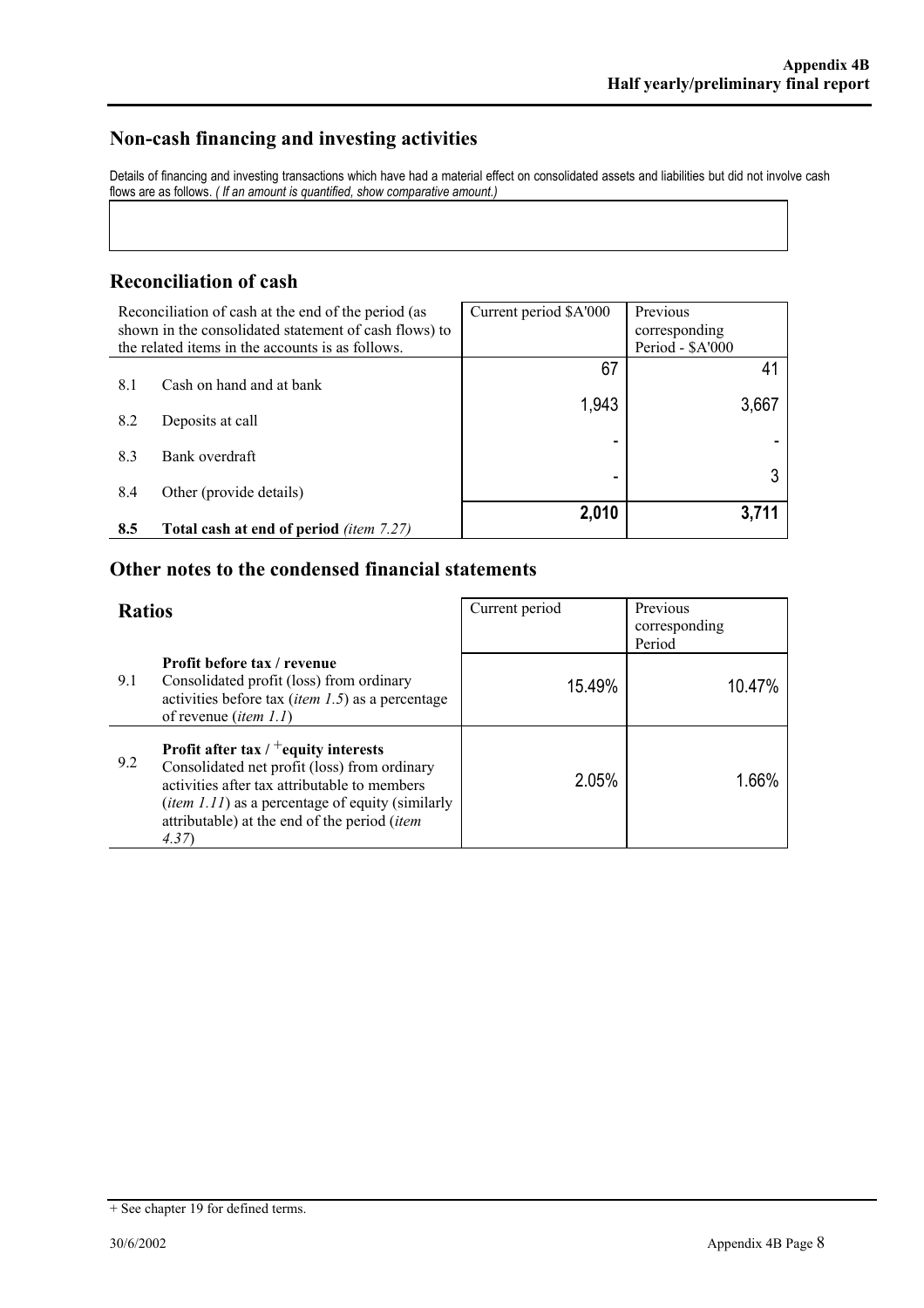### **Earnings per security (EPS)**

10. Details of basic and diluted EPS reported separately in accordance with paragraph 9 and 18 of *AASB 1027: Earnings Per Share* are as follows.

| <b>Earnings Per Share</b>                                                                                                      | 2002             | 2001             |
|--------------------------------------------------------------------------------------------------------------------------------|------------------|------------------|
|                                                                                                                                | \$'000           | \$'000           |
| Earnings used in the calculation of earnings per share                                                                         | 3,615            | 3,402            |
| Basic earnings per share ( $\phi$ per share)                                                                                   | 3.7 <sub>c</sub> | 3.5 <sub>¢</sub> |
| Weighted average number of ordinary shares used in<br>the calculation of the basic earnings per share                          | 98,614,557       | 97,800,174       |
| There are no factors which would cause the diluted<br>earnings per share to be different from the basic<br>earnings per share. |                  |                  |

| <b>NTA</b> backing<br>(see note $7$ ) |                                                                                                                              | Current period | Previous corresponding<br>Period |
|---------------------------------------|------------------------------------------------------------------------------------------------------------------------------|----------------|----------------------------------|
| 11.1                                  | Net tangible asset backing per $+$ ordinary<br>security                                                                      | \$1.78         | \$2.09                           |
|                                       | Net tangible asset backing per $+$ ordinary<br>security after provision for tax on unrealised<br>gains based on market value | \$1.63         | \$1.85                           |

#### **Discontinuing Operations**

*(Entities must report a description of any significant activities or events relating to discontinuing operations in accordance with paragraph 7.5 (g) of AASB 1029: Interim Financial Reporting, or, the details of discontinuing operations they have disclosed in their accounts in accordance with AASB 1042: Discontinuing Operations (see note 17).)* 

12.1 Discontinuing Operations

N/A

<sup>+</sup> See chapter 19 for defined terms.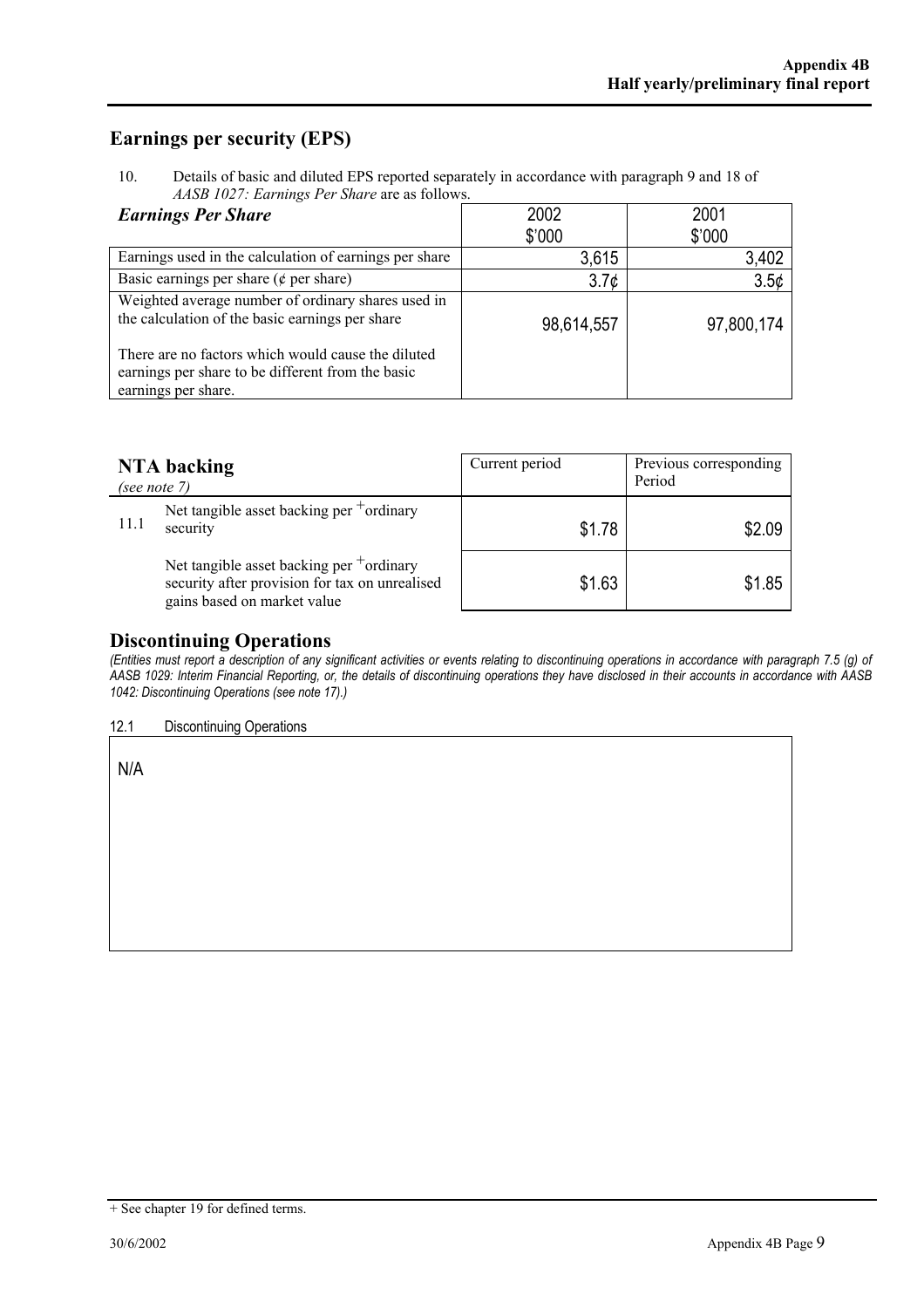# **Control gained over entities having material effect**

- 13.1 Name of entity (or group of entities)  $N/A$
- 13.2 Consolidated profit (loss) from ordinary activities and extraordinary items after tax of the controlled entity (or group of entities) since the date in the current period on which control was  $^+$ acquired
- 13.3 Date from which such profit has been calculated
- 13.4 Profit (loss) from ordinary activities and extraordinary items after tax of the controlled entity (or group of entities) for the whole of the previous corresponding period

## **Loss of control of entities having material effect**

- 14.1 Name of entity (or group of entities)  $N/A$
- 14.2 Consolidated profit (loss) from ordinary activities and extraordinary items after tax of the controlled entity (or group extraordinary items after tax of the controlled entity (or group  $\int$  \$ of entities) for the current period to the date of loss of control
- 14.3 Date to which the profit (loss) in item 14.2 has been calculated
- 14.4 Consolidated profit (loss) from ordinary activities and extraordinary items after tax of the controlled entity (or group of entities) while controlled during the whole of the previous corresponding period
- 14.5 Contribution to consolidated profit (loss) from ordinary activities and extraordinary items from sale of interest leading  $\int$  \$

# **Dividends (in the case of a trust, distributions)**

- 15.1 Date the dividend (distribution) is payable 11 April 2003
- 15.2 +Record date to determine entitlements to the dividend (distribution) (ie, on the basis of proper instruments of transfer received by 5.00 pm if  $+$ securities are not  $+$ CHESS approved, or security holding balances established by 5.00 pm or such later time permitted by SCH Business Rules if  $+$ securities are +CHESS approved)
- 15.3 If it is a final dividend, has it been declared? *(Preliminary final report only)*

 $+$  See chapter 19 for defined terms.

28 March 2003

N/A



\$

\$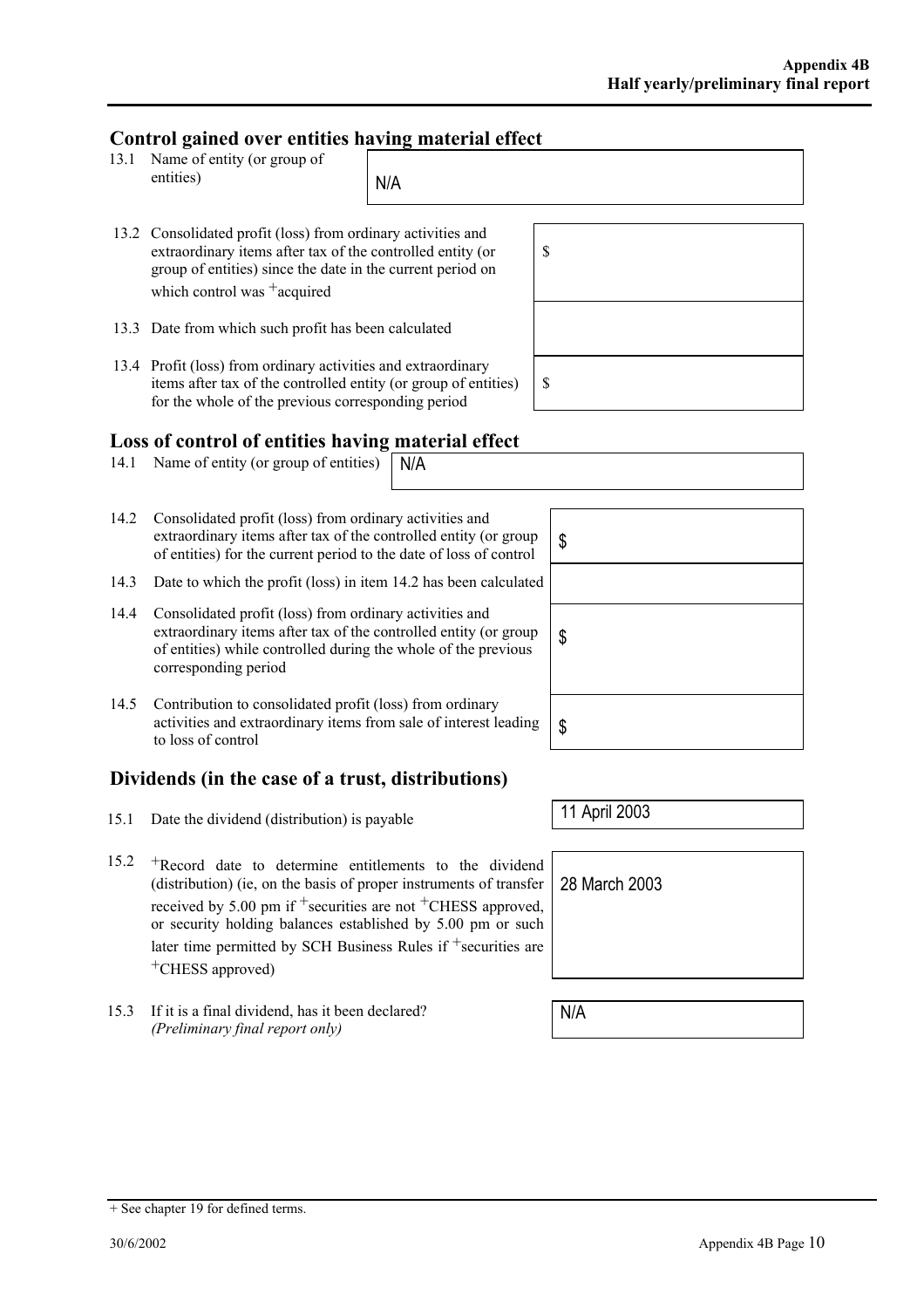#### **Amount per security**

|      |                                                                               | Amount per<br>security | Franked<br>amount per<br>security at<br>$30\%$ tax (see<br>note 4) | Amount per<br>security of<br>foreign source<br>dividend |
|------|-------------------------------------------------------------------------------|------------------------|--------------------------------------------------------------------|---------------------------------------------------------|
| 15.4 | (Preliminary final report only)<br>Final dividend:<br>Current year            | ¢                      | ¢                                                                  | N/A                                                     |
| 15.5 | Previous year                                                                 | ¢                      |                                                                    | N/A                                                     |
| 15.6 | (Half yearly and preliminary final reports)<br>Interim dividend: Current year | $\dot{\kappa}$ 2.50    | $\mathcal{L}2.50$                                                  | N/A                                                     |
| 15.7 | Previous year                                                                 | 62.50                  | 62.50                                                              | N/A                                                     |

#### **Total dividend (distribution) per security (interim** *plus* **final)**

(Preliminary final report only)

|      |                         | Current year | Previous year |
|------|-------------------------|--------------|---------------|
| 15.8 | +Ordinary securities    | N/A          | N/A           |
| 15.9 | Preference + securities | N/A          | N/A           |

#### **Half yearly report - interim dividend (distribution) on all securities** *or* **Preliminary final report - final dividend (distribution) on all securities**  Current period \$A'000 Previous corresponding

|       |                                                     |       | period - \$A'000 |
|-------|-----------------------------------------------------|-------|------------------|
| 15.10 | $+$ Ordinary securities (each class separately)     | 2,476 | 2,445            |
| 15.11 | Preference + securities (each class<br>separately)  | -     |                  |
| 15.12 | Other equity instruments (each class<br>separately) |       |                  |
| 15.13 | Total                                               | 2,476 | 2,445            |

The <sup>+</sup>dividend or distribution plans shown below are in operation.

The company operates a dividend investment plan which offers shares in lieu of a cash dividend issued at no discount to market.

The last date(s) for receipt of election notices for the

<sup>+</sup>dividend or distribution plans 2003

Any other disclosures in relation to dividends (distributions). *(For half yearly reports, provide details in accordance with paragraph 7.5(d) of AASB 1029 Interim Financial Reporting)*

<sup>+</sup> See chapter 19 for defined terms.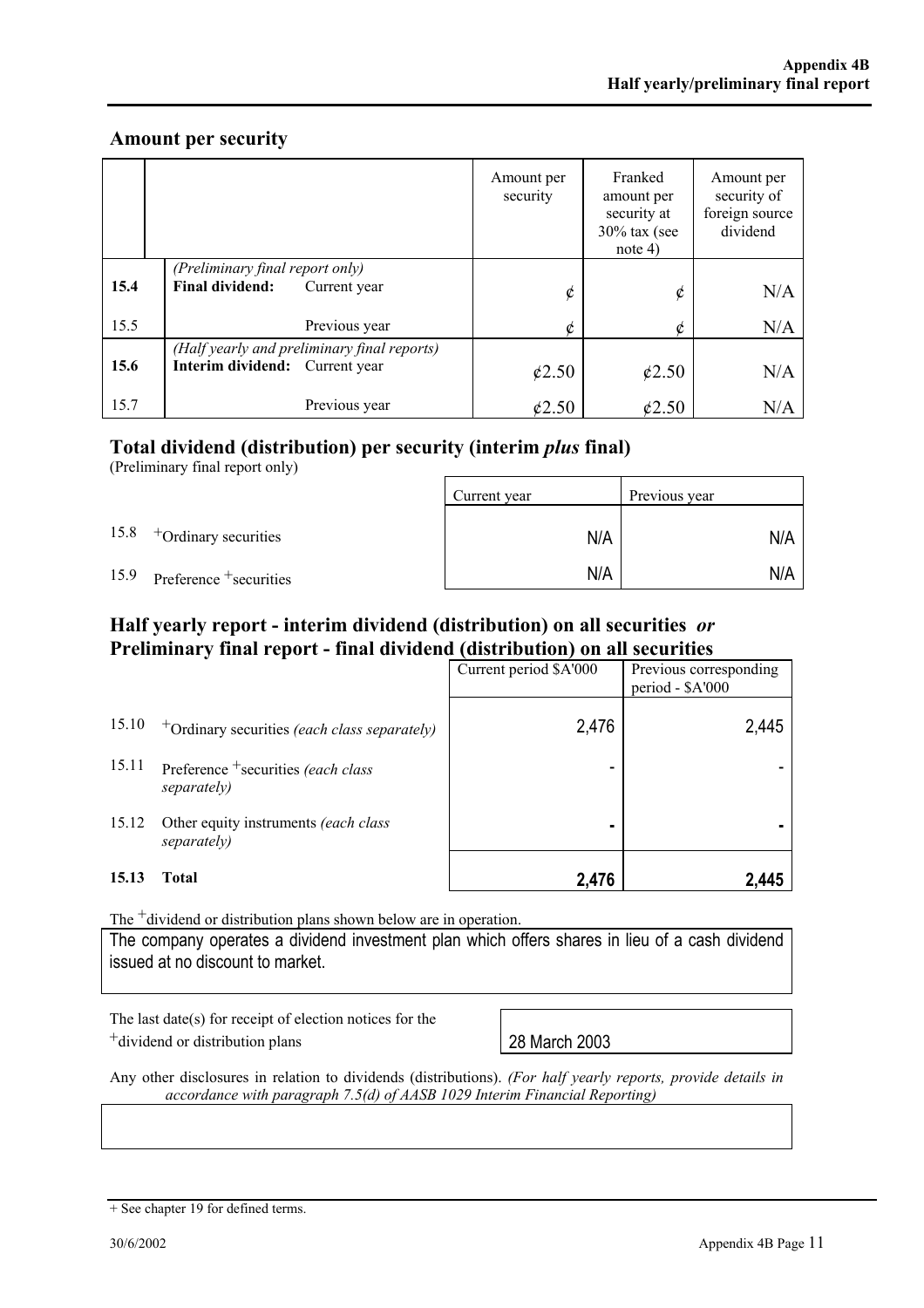| Group's share of associates' and joint venture<br>entities': |                                                                        | Current period<br>\$A'000 | Previous<br>corresponding period<br>$-$ \$A'000 |
|--------------------------------------------------------------|------------------------------------------------------------------------|---------------------------|-------------------------------------------------|
| 16.1                                                         | Profit (loss) from ordinary activities before tax                      |                           |                                                 |
| 16.2                                                         | Income tax on ordinary activities                                      | ۰                         | $\overline{\phantom{0}}$                        |
| 16.3                                                         | Profit (loss) from ordinary activities after<br>tax                    |                           | ۰                                               |
| 16.4                                                         | Extraordinary items net of tax                                         |                           | ٠                                               |
| 16.5                                                         | Net profit (loss)                                                      |                           | ۰                                               |
| 16.6                                                         | Adjustments                                                            |                           | ٠                                               |
| 16.7                                                         | Share of net profit (loss) of associates and<br>joint venture entities |                           |                                                 |

# **Details of aggregate share of profits (losses) of associates and joint venture entities**

#### **Material interests in entities which are not controlled entities**

The economic entity has an interest (that is material to it) in the following entities. *(If the interest was acquired or disposed of during either the current or previous corresponding period, indicate date of acquisition ("from dd/mm/yy") or disposal ("to dd/mm/yy").)* 

| Name of entity |                                                                        | Percentage of ownership<br>interest held at end of period or<br>date of disposal |                                     | Contribution to net profit (loss) (item<br>1.9) |                                                  |
|----------------|------------------------------------------------------------------------|----------------------------------------------------------------------------------|-------------------------------------|-------------------------------------------------|--------------------------------------------------|
| 17.1           | <b>Equity accounted</b><br>associates and<br>joint venture<br>entities | Current<br>period                                                                | Previous<br>corresponding<br>period | Current period<br>\$A'000                       | Previous<br>corresponding<br>period -<br>\$A'000 |
|                |                                                                        | <b>NIL</b>                                                                       | <b>NIL</b>                          | <b>NIL</b>                                      | <b>NIL</b>                                       |
| 17.2           | <b>Total</b>                                                           | <b>NIL</b>                                                                       | <b>NIL</b>                          | <b>NIL</b>                                      | <b>NIL</b>                                       |
| 17.3           | Other material<br>interests                                            | <b>NIL</b>                                                                       | <b>NIL</b>                          | <b>NIL</b>                                      | <b>NIL</b>                                       |
| 17.4           | <b>Total</b>                                                           | <b>NIL</b>                                                                       | <b>NIL</b>                          | <b>NIL</b>                                      | <b>NIL</b>                                       |

<sup>+</sup> See chapter 19 for defined terms.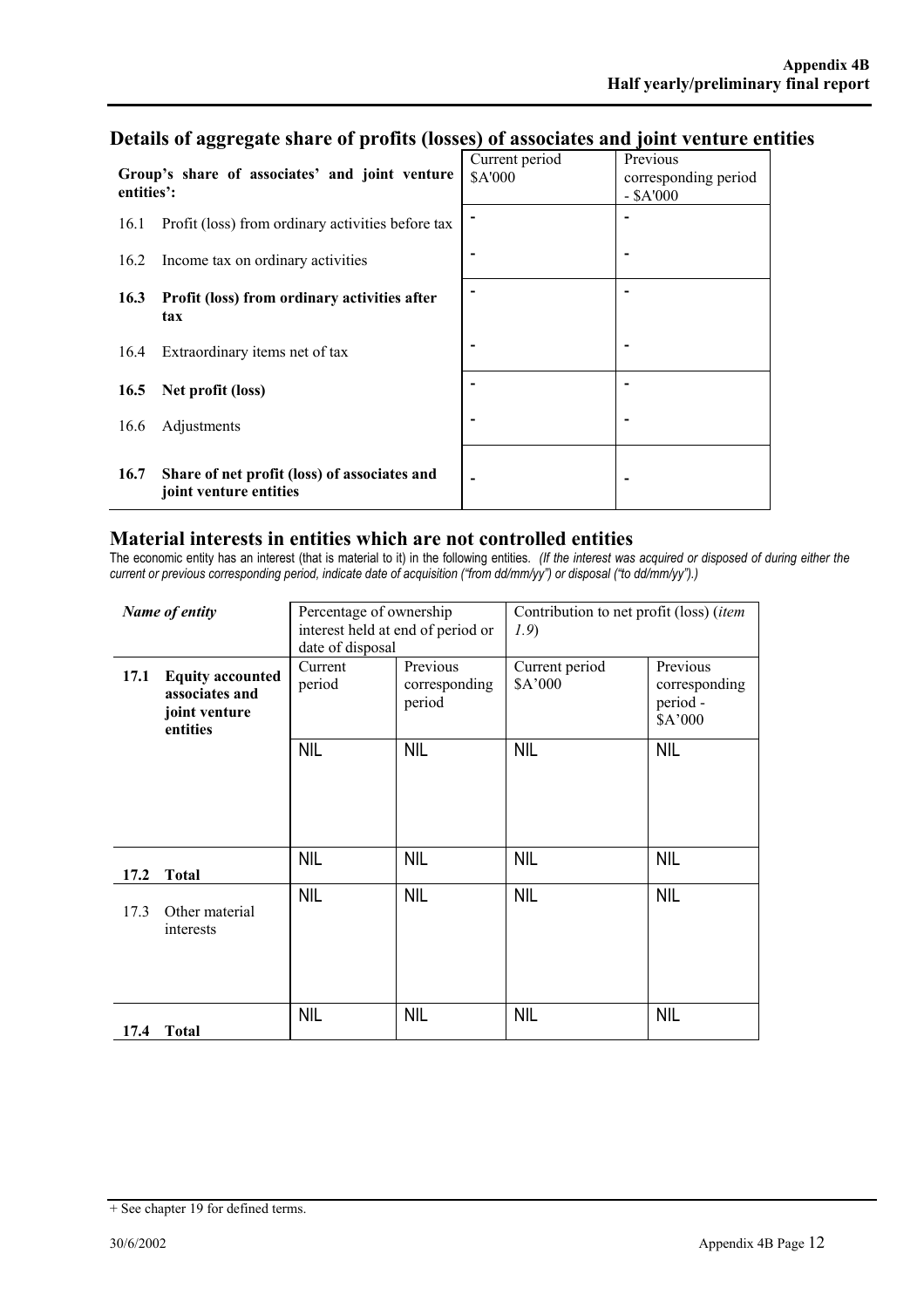#### **Issued and quoted securities at end of current period**

*(Description must include rate of interest and any redemption or conversion rights together with prices and dates)* 

| Category of <sup>+</sup> securities |                                                                                                                                              | Total number | Number quoted | Issue price per<br>security<br>(see<br>note $14)$<br>(cents) | Amount paid up<br>per security (see<br>note $14)$<br>(cents) |
|-------------------------------------|----------------------------------------------------------------------------------------------------------------------------------------------|--------------|---------------|--------------------------------------------------------------|--------------------------------------------------------------|
| 18.1                                | Preference <sup>+</sup> securities<br>(description)                                                                                          |              |               |                                                              |                                                              |
| 18.2                                | Changes during current period<br>(a) Increases through issues<br>(b) Decreases through returns<br>of<br>capital,<br>buybacks,<br>redemptions |              |               |                                                              |                                                              |
| 18.3                                | <sup>+</sup> Ordinary securities                                                                                                             | 99,025,880   | 99,025,880    |                                                              |                                                              |
| 18.4                                | Changes during current period<br>(a) Increases through issues<br>(b) Decreases through returns<br>of capital, buybacks                       | 532,386      | 532,386       |                                                              |                                                              |
| 18.5                                | <sup>+</sup> Convertible debt securities<br>(description and conversion<br>factor)                                                           |              |               |                                                              |                                                              |
| 18.6                                | Changes during current period<br>(a) Increases through issues<br>(b) Decreases through<br>securities matured, converted                      |              |               |                                                              |                                                              |
| 18.7                                | <b>Options</b> (description and<br>conversion factor)                                                                                        |              |               | Exercise<br>Price                                            | Expiry<br>date<br>(if any)                                   |
| 18.8                                | Issued during current period                                                                                                                 |              |               |                                                              |                                                              |
| 18.9                                | Exercised during current<br>period                                                                                                           |              |               |                                                              |                                                              |
| 18.10                               | Expired during current period                                                                                                                |              |               |                                                              |                                                              |
| 18.11                               | Debentures (description)                                                                                                                     |              |               |                                                              |                                                              |
| 18.12                               | Changes during current period<br>(a) Increases through issues                                                                                |              |               |                                                              |                                                              |
|                                     | (b) Decreases through securities<br>matured, converted                                                                                       |              |               |                                                              |                                                              |
| 18.13                               | <b>Unsecured notes</b> (description)                                                                                                         |              |               |                                                              |                                                              |
| 18.14                               | Changes during current period<br>(a) Increases through issues<br>(b) Decreases through securities<br>matured, converted                      |              |               |                                                              |                                                              |
|                                     |                                                                                                                                              |              |               |                                                              |                                                              |

<sup>+</sup> See chapter 19 for defined terms.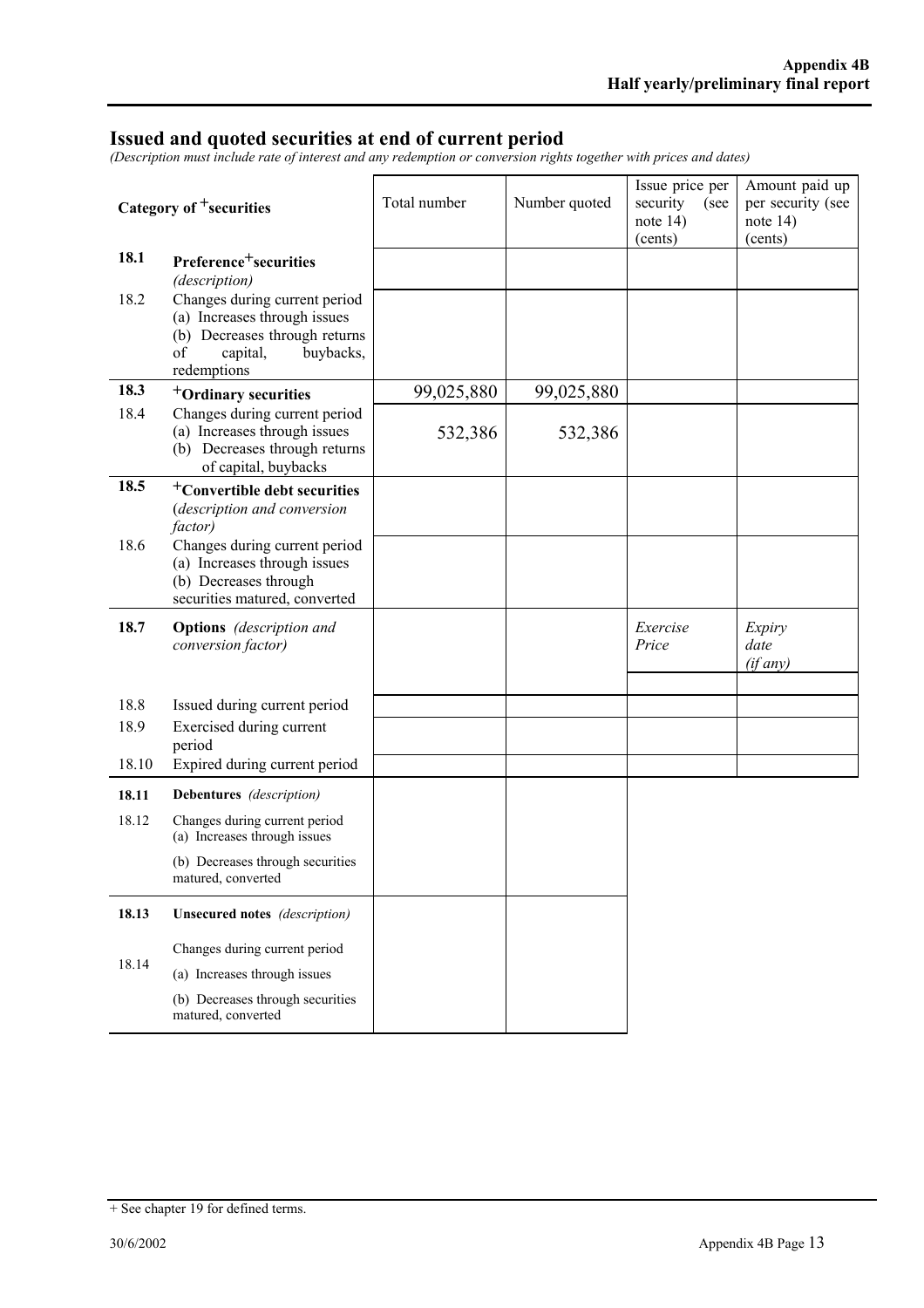#### **Segment reporting**

(Information on the business and geographical segments of the entity must be reported for the current period in accordance with *AASB 1005: Segment Reporting* and for half year reports, *AASB 1029: Interim Financial Reporting*. Because entities employ different structures a pro forma cannot be provided. Segment information in the layout employed in the entity's <sup>+</sup>accounts should be reported separately and attached to this report.)

#### **Comments by directors**

(Comments on the following matters are required by ASX or, in relation to the half yearly report, by *AASB 1029: Interim Financial Reporting*. The comments do not take the place of the directors' report and statement (as required by the Corporations Act) and may be incorporated into the directors' report and statement. For both half yearly and preliminary final reports, if there are no comments in a section, state NIL. If there is insufficient space to comment, attach notes to this report.)

#### **Basis of financial report preparation**

- *19.1 If this report is a half yearly report, it is a general purpose financial report prepared in accordance with the listing rules and AASB 1029: Interim Financial Reporting. It should be read in conjunction with the last +annual report and any announcements to the market made by the entity during the period. The financial statements in this report are "condensed financial statements" as defined in AASB 1029: Interim Financial Reporting. This report does not include all the notes of the type normally included in an annual financial report*. [Delete if preliminary final report.]
- 19.2 Material factors affecting the revenues and expenses of the economic entity for the current period. In a half yearly report, provide explanatory comments about any seasonal or irregular factors affecting operations.

NIL

19.3 A description of each event since the end of the current period which has had a material effect and which is not already reported elsewhere in this Appendix or in attachments, with financial effect quantified (if possible).

NIL

19.4 Franking credits available and prospects for paying fully or partly franked dividends for at least the next year.

There are \$3,829,460 of franking credits at 31st December 2002 and the directors expect to pay fully franked dividends for at least the next year.

<sup>+</sup> See chapter 19 for defined terms.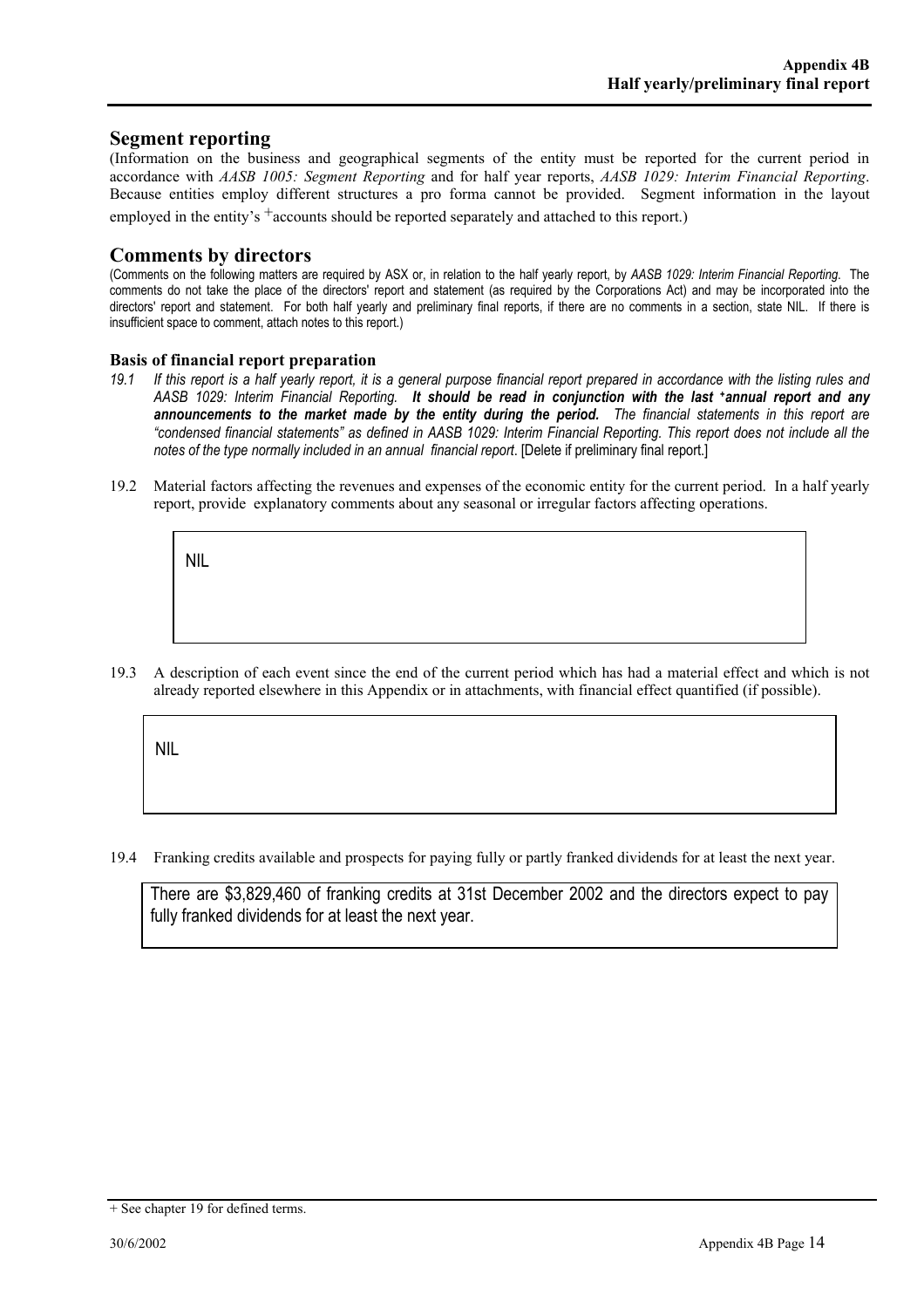19.5 Unless disclosed below, the accounting policies, estimation methods and measurement bases used in this report are the same as those used in the last annual report. Any changes in accounting policies, estimation methods and measurement bases since the last annual report are disclosed as follows. (Disclose changes and differences in the half yearly report in accordance with *AASB 1029: Interim Financial Reporting*. Disclose changes in accounting policies in the preliminary final report in accordance with *AASB 1001: Accounting Policies-Disclosure*).

Refer attached additional notes

19.6 Revisions in estimates of amounts reported in previous interim periods. For half yearly reports the nature and amount of revisions in estimates of amounts reported in previous +annual reports if those revisions have a material effect in this half year.

NIL

19.7 Changes in contingent liabilities or assets. For half yearly reports, changes in contingent liabilities and contingent assets since the last  $+$  annual report.

NIL

# **Additional disclosure for trusts**

- 20.1 Number of units held by the management company or responsible entity or their related parties.
- 20.2 A statement of the fees and commissions payable to the management company or responsible entity.

Identify:

- initial service charges
- management fees
- other fees

N/A

N/A

+ See chapter 19 for defined terms.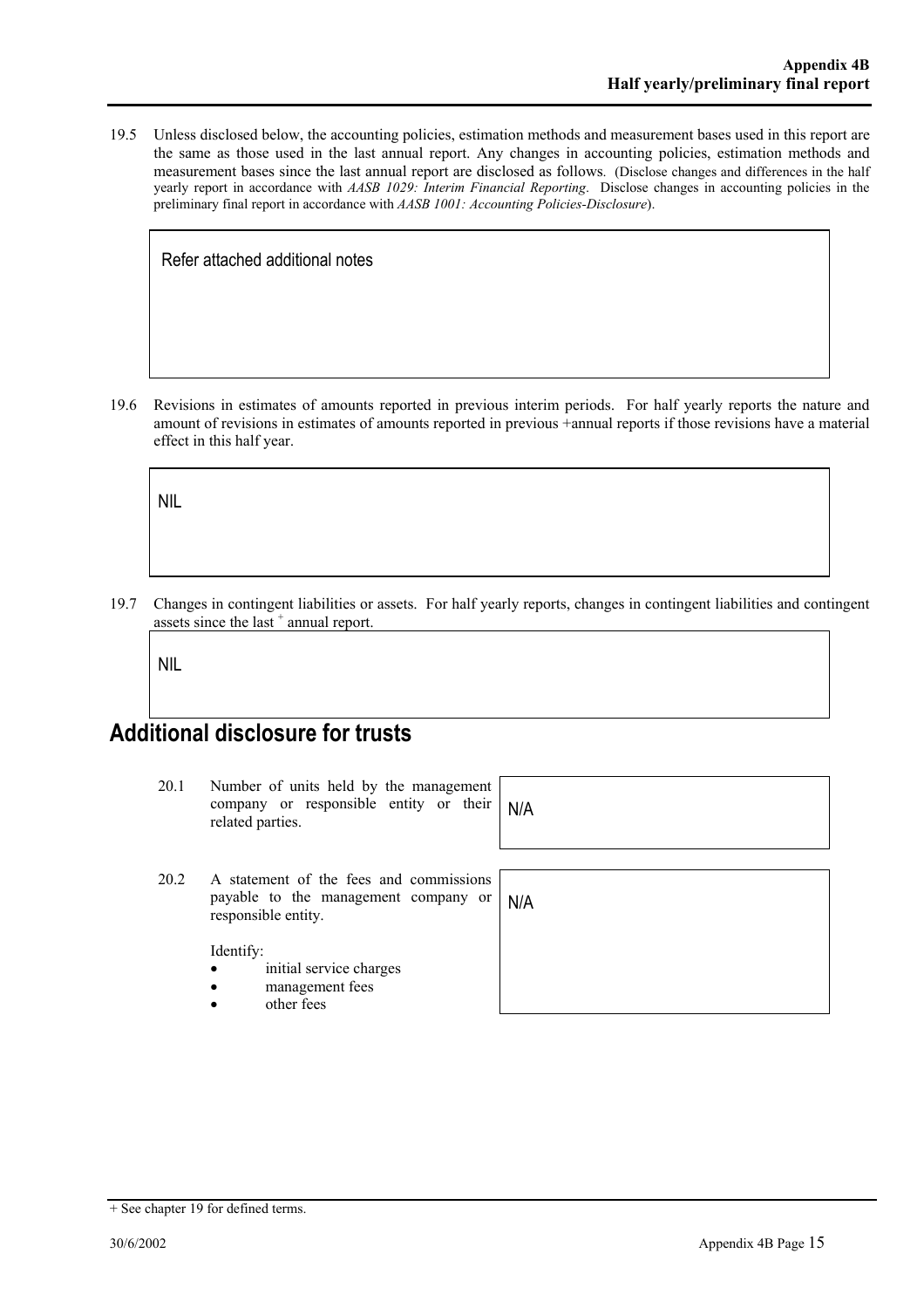# **Annual meeting**

*(Preliminary final report only)* 

The annual meeting will be held as follows:

Place

Date

Time

Approximate date the <sup>+</sup> annual report will be available

# **Compliance statement**

1 This report has been prepared in accordance with AASB Standards, other AASB authoritative pronouncements and Urgent Issues Group Consensus Views or other standards acceptable to ASX (see note 12).

Identify other standards used N/A

- 2 This report, and the <sup>+</sup>accounts upon which the report is based (if separate), use the same accounting policies.
- 3 This report does give a true and fair view of the matters disclosed (see note 2).

4 This report is based on  $\alpha$  accounts to which one of the following applies.

| (Tick one) |  |
|------------|--|
|            |  |

| The $\alpha$ accounts have been $\alpha$<br>audited.                                         | The <sup>+</sup> accounts have been<br>subject to review.                  |
|----------------------------------------------------------------------------------------------|----------------------------------------------------------------------------|
| The $\alpha$ accounts are in the $\Box$<br>process of being audited or<br>subject to review. | The <sup>+</sup> accounts have <i>not</i> yet<br>been audited or reviewed. |

- 5 If the audit report or review by the auditor is not attached, details of any qualifications are attached/will follow immediately they are available\* *(delete one)*. *(Half yearly report only - the audit report or review by the auditor must be attached to this report if this report is to satisfy the requirements of the Corporations Act.)*
- 6 The entity has a formally constituted audit committee.

| Sign here: |                     | Date: |
|------------|---------------------|-------|
|            | (Company Secretary) |       |

Print name: A. J. Hancock

<sup>+</sup> See chapter 19 for defined terms.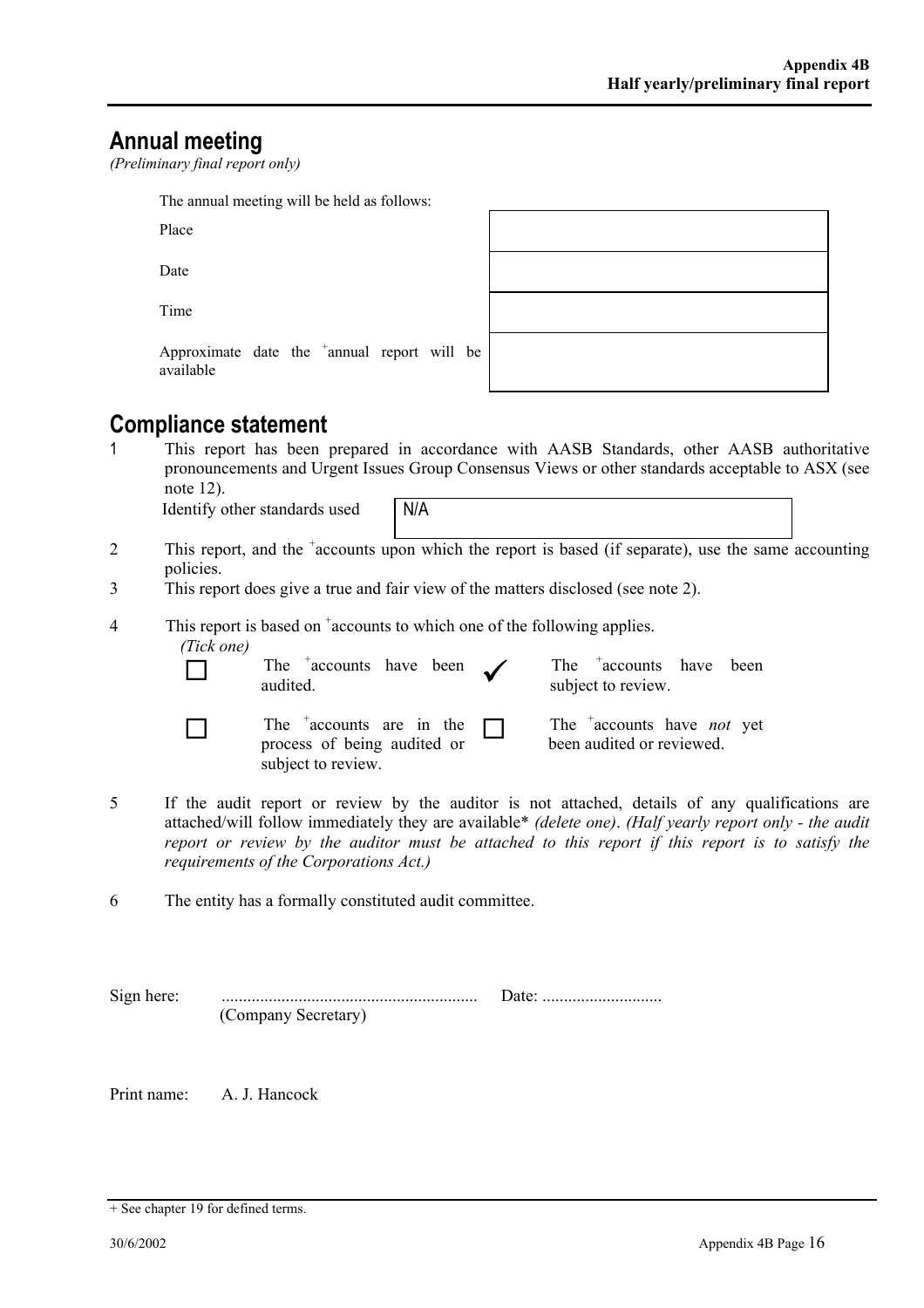#### **Notes**

- 1. **For announcement to the market** The percentage changes referred to in this section are the percentage changes calculated by comparing the current period's figures with those for the previous corresponding period. Do not show percentage changes if the change is from profit to loss or loss to profit, but still show whether the change was up or down. If changes in accounting policies or procedures have had a material effect on reported figures, do not show either directional or percentage changes in profits. Explain the reason for the omissions in the note at the end of the announcement section. Entities are encouraged to attach notes or fuller explanations of any significant changes to any of the items in page 1. The area at the end of the announcement section can be used to provide a cross reference to any such attachment.
- 2. **True and fair view** If this report does not give a true and fair view of a matter (for example, because compliance with an Accounting Standard is required) the entity must attach a note providing additional information and explanations to give a true and fair view.

#### 3. **Condensed consolidated statement of financial performance**

- Item 1.1 The definition of "revenue" and an explanation of "ordinary activities" are set out in *AASB 1004: Revenue***,** and *AASB 1018: Statement of Financial Performance*.
- Item 1.6 This item refers to the total tax attributable to the amount shown in item 1.5. Tax includes income tax and capital gains tax (if any) but excludes taxes treated as expenses from ordinary activities (eg, fringe benefits tax).
- 4. **Income tax** If the amount provided for income tax in this report differs (or would differ but for compensatory items) by more than 15% from the amount of income tax *prima facie* payable on the profit before tax, the entity must explain in a note the major items responsible for the difference and their amounts. The rate of tax applicable to the franking amount per dividend should be inserted in the heading for the column "Franked amount per security at  $%$  tax" for items 15.4 to 15.7.

#### 5. **Condensed consolidated statement of financial position**

 **Format** The format of the consolidated statement of financial position should be followed as closely as possible. However, additional items may be added if greater clarity of exposition will be achieved, provided the disclosure still meets the requirements of *AASB 1029: Interim Financial Reporting,* and *AASB 1040: Statement of Financial Position*. Also, banking institutions, trusts and financial institutions may substitute a clear liquidity ranking for the Current/Non-Current classification.

**Basis of revaluation** If there has been a material revaluation of non-current assets (including investments) since the last <sup>+</sup>annual report, the entity must describe the basis of revaluation adopted. The description must meet the requirements of *AASB 1010: Accounting for the Revaluation of Non-Current Assets*. If the entity has adopted a procedure of regular revaluation, the basis for which has been disclosed and has not changed, no additional disclosure is required.

6. **Condensed consolidated statement of cash flows** For definitions of "cash" and other terms used in this report see *AASB 1026: Statement of Cash Flows*. Entities should follow the form as closely as possible, but variations are permitted if the directors (in the case of a trust, the management company) believe that this presentation is inappropriate. However, the presentation adopted must meet the requirements of *AASB 1026*. <sup>+</sup>Mining exploration entities may use the form of cash flow statement in Appendix 5B.

<sup>+</sup> See chapter 19 for defined terms.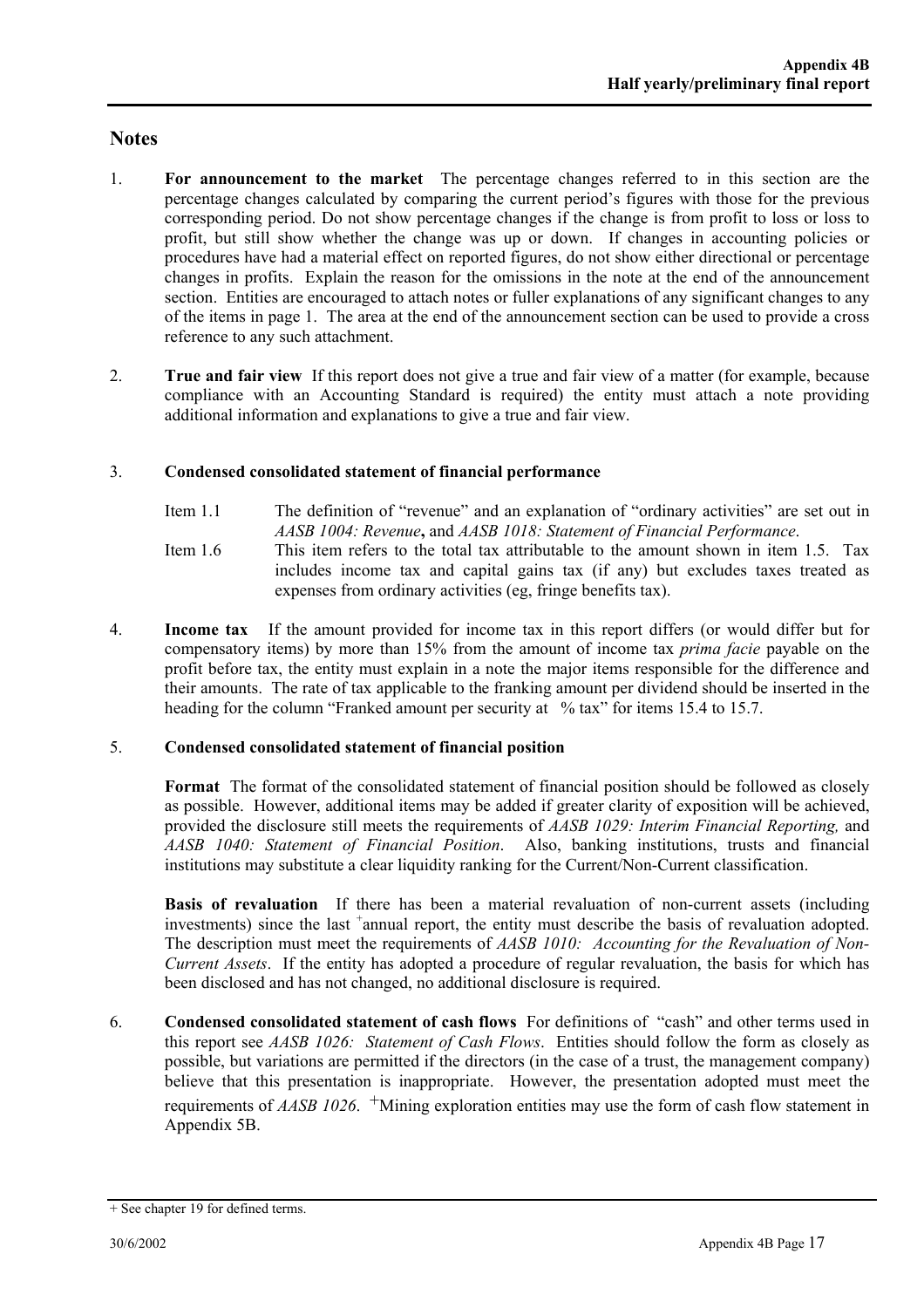- 7. **Net tangible asset backing** Net tangible assets are determined by deducting from total tangible assets all claims on those assets ranking ahead of the  $+$ ordinary securities (ie, all liabilities, preference shares, outside +equity interests etc). +Mining entities are *not* required to state a net tangible asset backing per +ordinary security.
- 8. **Gain and loss of control over entities** The gain or loss must be disclosed if it has a material effect on the <sup>+</sup> accounts. Details must include the contribution for each gain or loss that increased or decreased the entity's consolidated profit (loss) from ordinary activities and extraordinary items after tax by more than 5% compared to the previous corresponding period.
- 9. **Rounding of figures** This report anticipates that the information required is given to the nearest \$1,000. If an entity reports exact figures, the \$A'000 headings must be amended. If an entity qualifies under ASIC Class Order 98/0100 dated 10 July 1998, it may report to the nearest million dollars, or to the nearest \$100,000, and the \$A'000 headings must be amended.
- 10. **Comparative figures** Comparative figures are to be presented in accordance with *AASB 1018* or *AASB 1029 Interim Financial Reporting* as appropriate and are the unadjusted figures from the latest annual or half year report as appropriate. However, if an adjustment has been made in accordance with an accounting standard or other reason or if there is a lack of comparability, a note explaining the position should be attached. For the statement of financial performance, *AASB 1029 Interim Financial Reporting* requires information on a year to date basis in addition to the current interim period. Normally an Appendix 4B to which *AASB 1029 Interim Financial Reporting* applies would be for the half year and consequently the information in the current period is also the year to date. If an Appendix 4B Half yearly version is produced for an additional interim period (eg because of a change of reporting period), the entity must provide the year to date information and comparatives required by *AASB 1029 Interim Financial Reporting*. This should be in the form of a multi-column version of the consolidated statement of financial performance as an attachment to the additional Appendix 4B.
- 11. **Additional information** An entity may disclose additional information about any matter, and must do so if the information is material to an understanding of the reports. The information may be an expansion of the material contained in this report, or contained in a note attached to the report. The requirement under the listing rules for an entity to complete this report does not prevent the entity issuing reports more frequently. Additional material lodged with the  $+A$ SIC under the Corporations Act must also be given to ASX. For example, a director's report and declaration, if lodged with the +ASIC, must be given to ASX.
- **12. Accounting Standards** ASX will accept, for example, the use of International Accounting Standards for foreign entities. If the standards used do not address a topic, the Australian standard on that topic (if one exists) must be complied with.
- 13. **Corporations Act financial statements** This report may be able to be used by an entity required to comply with the Corporations Act as part of its half-year financial statements if prepared in accordance with Australian Accounting Standards.
- 14. **Issued and quoted securities** The issue price and amount paid up is not required in items 18.1 and 18.3 for fully paid securities.

 $+$  See chapter 19 for defined terms.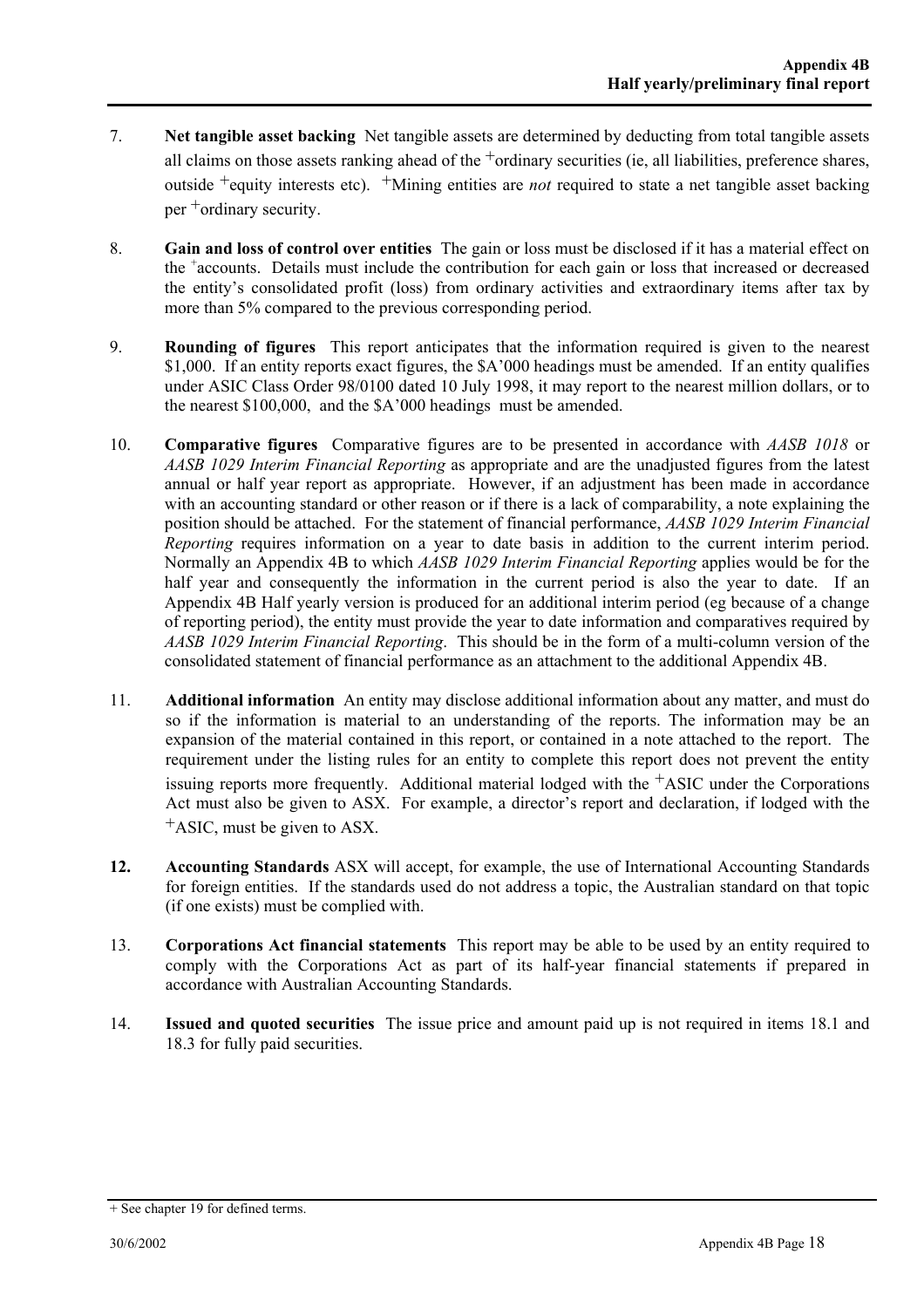**15 Details of expenses** *AASB 1018* requires disclosure of expenses from ordinary activities according to either their nature or function. For foreign entities, there are similar requirements in other accounting standards accepted by ASX. *AASB ED 105* clarifies that the disclosures required by *AASB 10*18 must be either *all* according to nature or *all* according to function. Entities must disclose details of expenses using the layout (by nature or function) employed in their  $+$  accounts.

The information in lines 1.23 to 1.27 may be provided in an attachment to Appendix 4B.

**Relevant Items** *AASB 1018* requires the separate disclosure of specific revenues and expenses which are not extraordinary but which are of a size, nature or incidence that disclosure is *relevant* in explaining the financial performance of the reporting entity. The term "relevance" is defined in *AASB 1018*. There is an equivalent requirement in *AASB 1029: Interim Financial Reporting*. For foreign entities, there are similar requirements in other accounting standards accepted by ASX.

16 **Dollars** If reporting is not in A\$, all references to \$A must be changed to the reporting currency. If reporting is not in thousands of dollars, all references to "000" must be changed to the reporting value.

#### **17. Discontinuing operations**

Half yearly report

All entities must provide the information required in paragraph 12 for half years beginning on or after 1 July 2001.

#### Preliminary final report

Entities must either provide a description of any significant activities or events relating to discontinuing operations equivalent to that required by paragraph 7.5 (g) of *AASB 1029: Interim Financial Reporting*, or, the details of discontinuing operations they are required to disclose in their accounts in accordance with *AASB 1042 Discontinuing Operations*.

In any case the information may be provided as an attachment to this Appendix 4B.

#### 18. **Format**

This form is a Word document but an entity can re-format the document into Excel or similar applications for submission to the Companies Announcements Office in ASX.

 $+$  See chapter 19 for defined terms.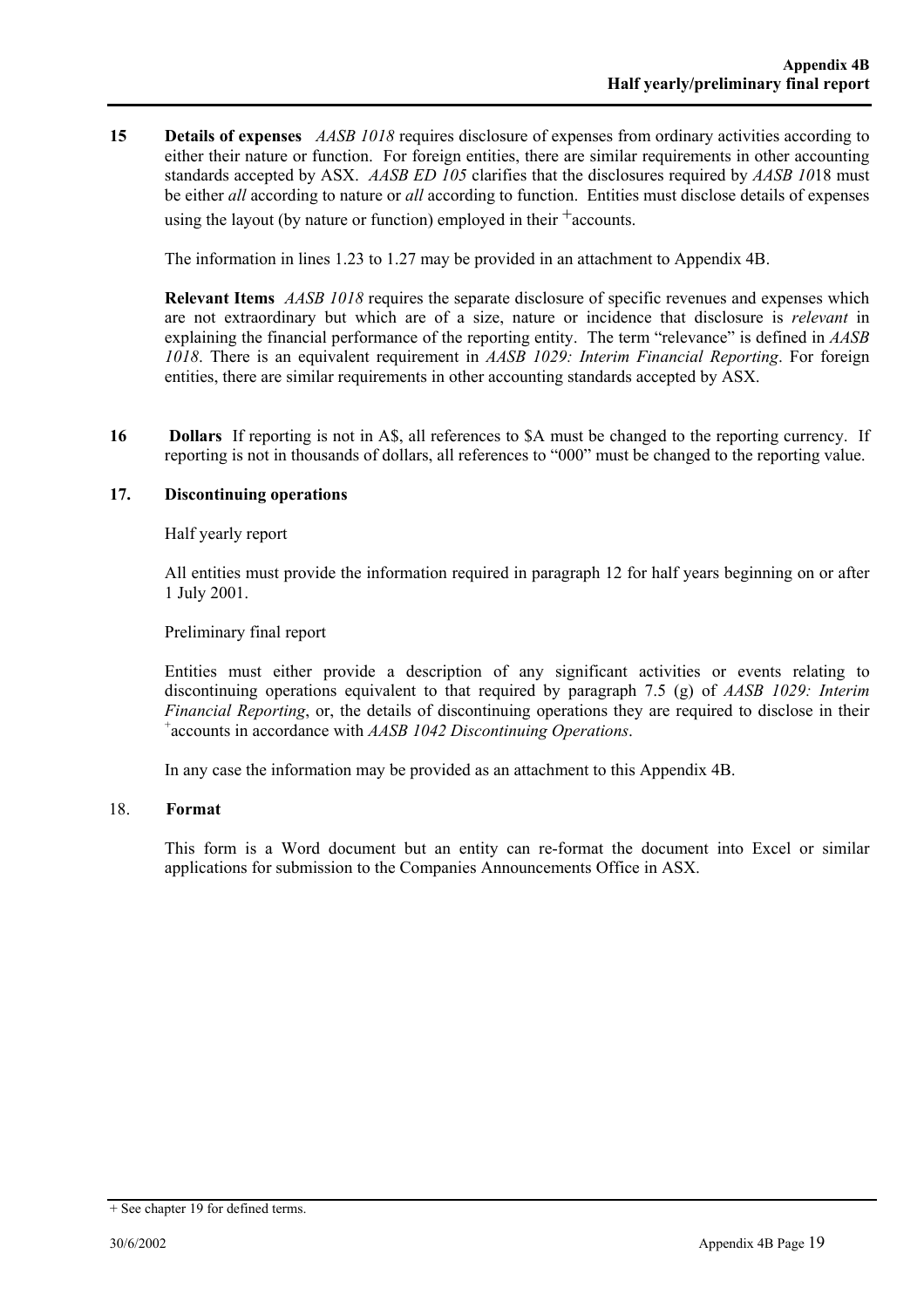### **Additional Notes to Appendix 4B**

| $\boldsymbol{l}$ . |                                                                                                                                 | <b>Taxation</b>                                                                            |                        |                           |                         | 2002<br>\$'000         |                           | 2001<br>\$'000          |
|--------------------|---------------------------------------------------------------------------------------------------------------------------------|--------------------------------------------------------------------------------------------|------------------------|---------------------------|-------------------------|------------------------|---------------------------|-------------------------|
|                    | a)                                                                                                                              | <b>INCOME TAX EXPENSE</b>                                                                  |                        |                           |                         |                        |                           |                         |
|                    |                                                                                                                                 | Prima facie income tax expense calculated at 30% on<br>the profit from ordinary activities |                        |                           |                         | 1,068                  |                           | 1,049                   |
|                    | Increase/(decrease) in income tax expense due to non<br>tax deductible (assessable) items:<br>Sundry items                      |                                                                                            |                        |                           |                         |                        | 277                       | 236                     |
|                    | Decrease in income tax expense due to:<br>Rebate on dividend income                                                             |                                                                                            |                        |                           | (1, 397)                |                        | (1,107)                   |                         |
|                    | Income tax expense on operating profit before<br>individually significant income tax items<br>Under/(Over) provision prior year |                                                                                            |                        |                           |                         | (52)<br>(3)            |                           | 178<br>(84)             |
|                    |                                                                                                                                 | Income tax expense attributable to operating profit                                        |                        |                           |                         | (55)                   |                           | 94                      |
| $\overline{2}$ .   |                                                                                                                                 | <b>Segment Reporting</b><br><b>GEOGRAPHICAL SEGMENTS- Primary</b>                          |                        |                           |                         |                        |                           |                         |
|                    |                                                                                                                                 |                                                                                            | Aust<br>2002<br>\$'000 | Foreign<br>2002<br>\$'000 | Total<br>2002<br>\$'000 | Aust<br>2001<br>\$'000 | Foreign<br>2001<br>\$'000 | Total<br>2001<br>\$'000 |
|                    |                                                                                                                                 | Revenue                                                                                    | 18,156                 | 4,827                     | 22,983                  | 32,274                 | 1,123                     | 33,397                  |
|                    |                                                                                                                                 | Operating profit before tax<br>Income tax (expense)/benefit<br>Operating profit after tax  | 3,552                  | 8                         | 3,560<br>55<br>3,615    | 3,321                  | 175                       | 3,496<br>3,402          |
|                    |                                                                                                                                 | <b>Segment Assets</b>                                                                      | 202,838                |                           | 202,838                 | 218,810                | 2,796                     | 221,606                 |

INDUSTRY SEGMENTS- Secondary

All the Company's operating revenue and operating profit is derived from investment.

# *3. Changes in Accounting Policy*

<sup>+</sup> See chapter 19 for defined terms.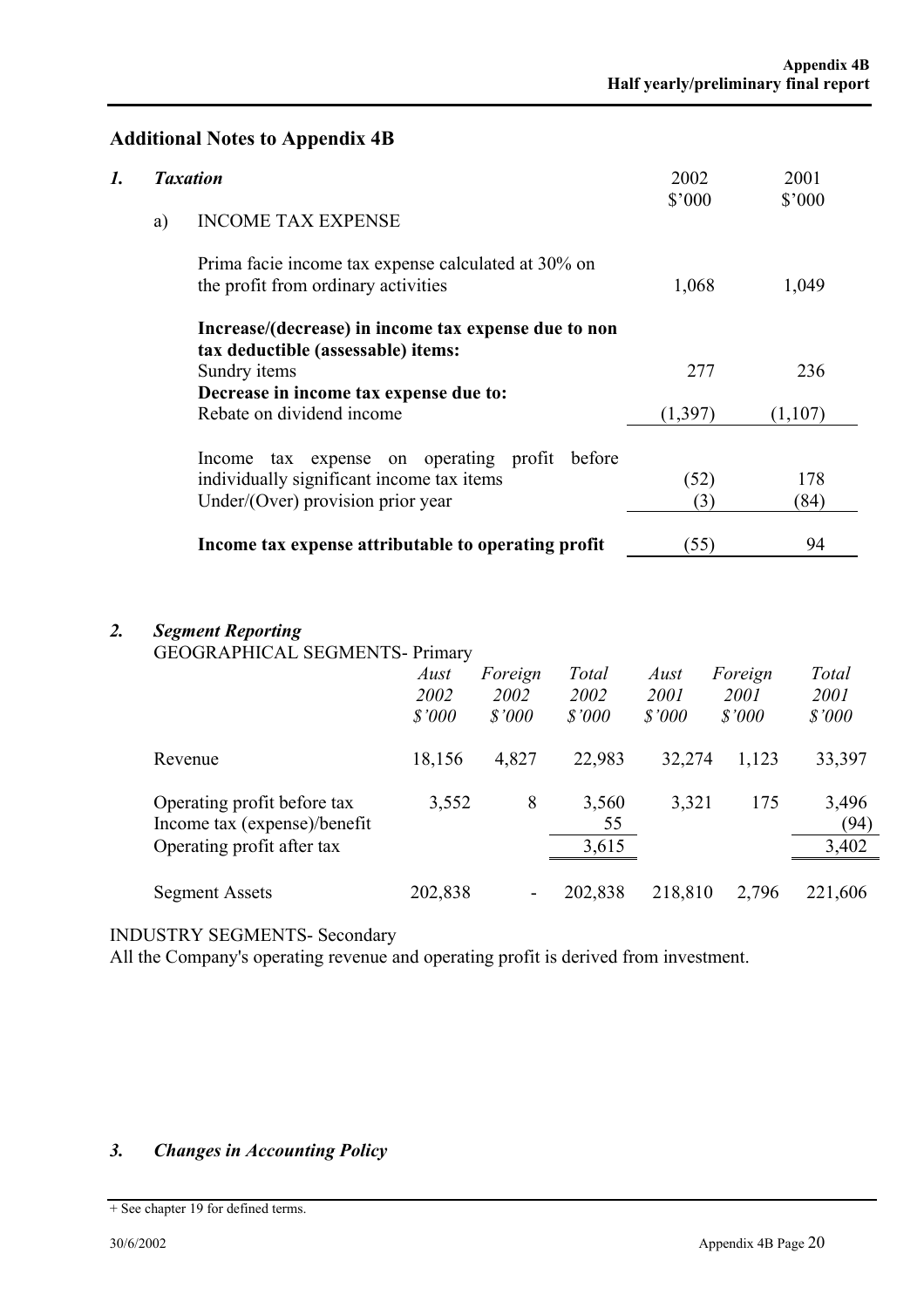#### **(a) Provisions, contingent liabilities and contingent assets**

 The Company has applied AASB 1044 "Provisions, Contingent Liabilities and Contingent Assets" (issued in October 2001) for the first time from 1 July 2002.

Dividends are now recognised at the time they are declared, determined or publicly recommended. Previously, final dividends were recognised in the financial year to which they related, even though the dividends were announced after the end of that financial year.

The adjustments to the financial report as at 1 July 2002 as a result of this change are :

'000's

- \$3,940 increase in the opening retained profits
- \$3,940 decrease in provision for dividends

There was no impact on profit or loss for the reporting period to 31 December 2002.

#### **(b) Restatement of retained profits and provision for dividends.**

The restatement of retained profits and provision of dividends, below, show the information that would have been disclosed had the new accounting policies disclosed in this note always been applied.

|                                                                                                                                      | 2002<br>$$^{\circ}000$<br>(restated) | 2001<br>$$^{\circ}000$<br>(restated) |
|--------------------------------------------------------------------------------------------------------------------------------------|--------------------------------------|--------------------------------------|
| <b>Restatement of retained profits</b>                                                                                               |                                      |                                      |
| Reported retained profits at end of the previous period                                                                              | 26,602                               | 15,755                               |
| Increase /(decrease) in retained profits due to change in<br>accounting policy on adoption of:                                       |                                      |                                      |
| AASB 1044 "Provisions, Contingent Liabilities and<br>п<br>Contingent Assets"<br>Restated retained profits at beginning of the period | 3,940<br>30,542                      | 15,755                               |
|                                                                                                                                      |                                      |                                      |
| Net profit                                                                                                                           | 3,615                                | 3,402                                |
| Increase in retained earnings arising from the sale of non-current<br>assets (net of tax)                                            | 2,695                                | 11,210                               |
| Dividends provided for or paid                                                                                                       | (3,940)                              |                                      |
| Restated retained profits at end of the period                                                                                       | 32,912                               | 30,367                               |

 $+$  See chapter 19 for defined terms.